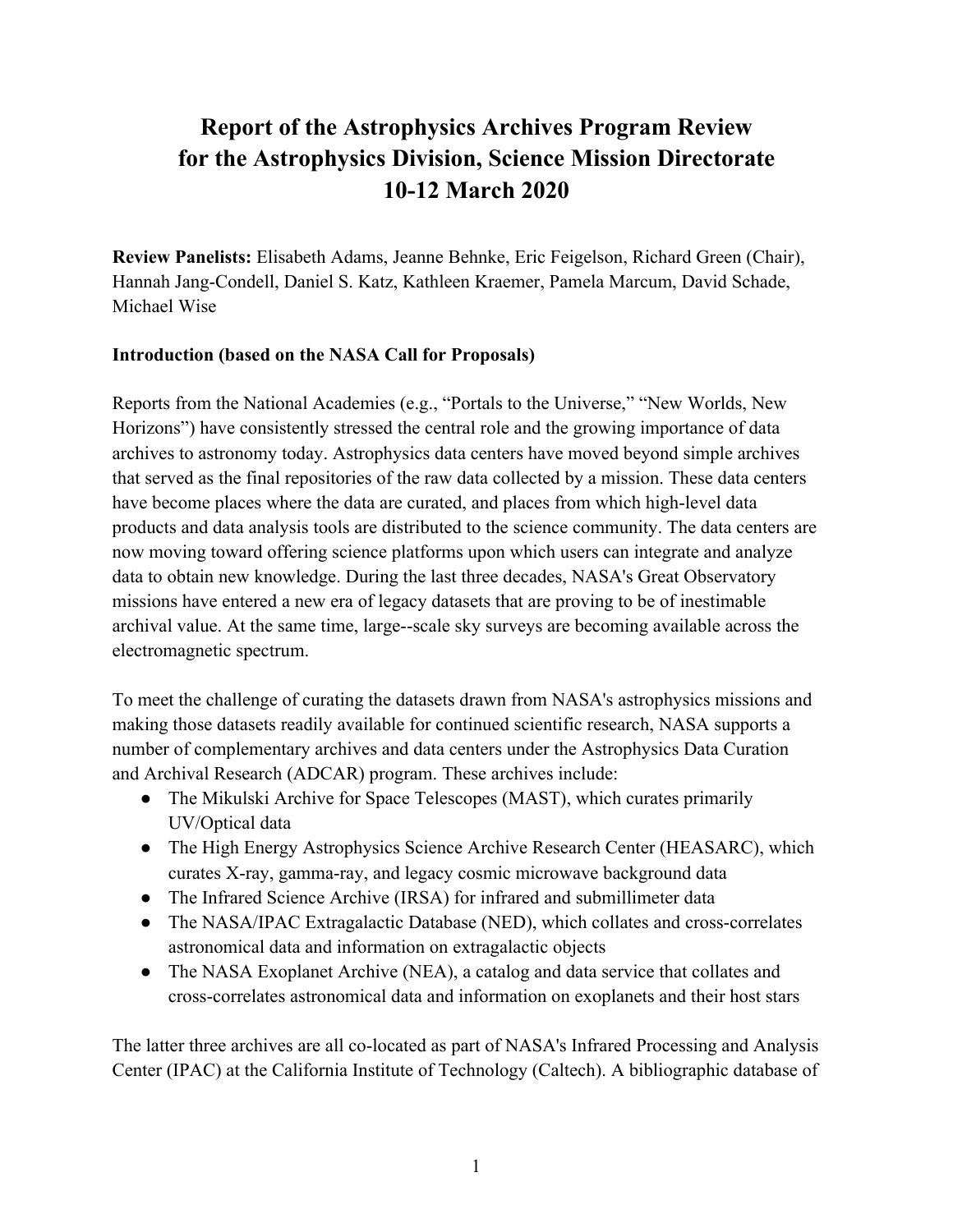astronomical, astrophysical, and physics literature is maintained by the Smithsonian Institution/NASA Astrophysics Data System (ADS).

At NASA's direction, MAST, HEASARC, and IPAC took over joint management and maintenance of the Virtual Astronomical Observatory (VAO) infrastructure and participation in the International Virtual Observatory Alliance in Fiscal Year 2015 (FY15), with HEASARC as the lead institution. At that time, the restructured VAO was renamed the NASA Astronomical Virtual Observatories (NAVO). NAVO was reviewed and extended in 2017, and a portion of each archive's budget is allocated to NAVO tasks.

## **The Charter and Purpose of the Review**

The Astrophysics Archives Programmatic Review is to be held every four or five years. This review conducts an independent evaluation of archive activities. The purpose of the review is to assist NASA in maximizing the overall scientific value of the agency's astrophysics archives and data centers. NASA will use the findings from this review to:

- *Refine its implementation strategy for the archives to achieve astrophysics strategic objectives and meet community requirements*
- *Prioritize tasks and activities for (and within) individual archive centers*
- *Give programmatic direction to the archives for FY 2021 through FY 2024*
- *Issue preliminary direction for FY 2025 (to be reviewed again in 2024)*

The findings of the Archives Programmatic Review will also be used by NASA when planning for a number of significant and important projects.

The 2020 Archives Programmatic Review includes the review of MAST, HEASARC, NEA, ADS, IRSA, and NED. Performance factors for this review include present and future potential for enabling science, technical status, data quality, stewardship, accessibility and dissemination, and future plans and expectations. The Programmatic Review also includes a review of the management and maintenance of NAVO's infrastructure.

## **Scientific/Technical Merit**

Each archive proposed a portfolio of activities and services designed to optimally meet the needs of its user communities. The information provided in a proposal serves as the basis for evaluating the intrinsic scientific and technical merit of each archive's proposed program. Each proposal is evaluated for (a) the scientific and technical merit of the baseline portfolio, (b) the intrinsic scientific and technical merit of any proposed augmentations to the baseline portfolio, independent of the evaluation of the baseline portfolio, and (c) the scientific and technical merit of an archive's proposed portfolio augmentations within the context of that archive's baseline portfolio.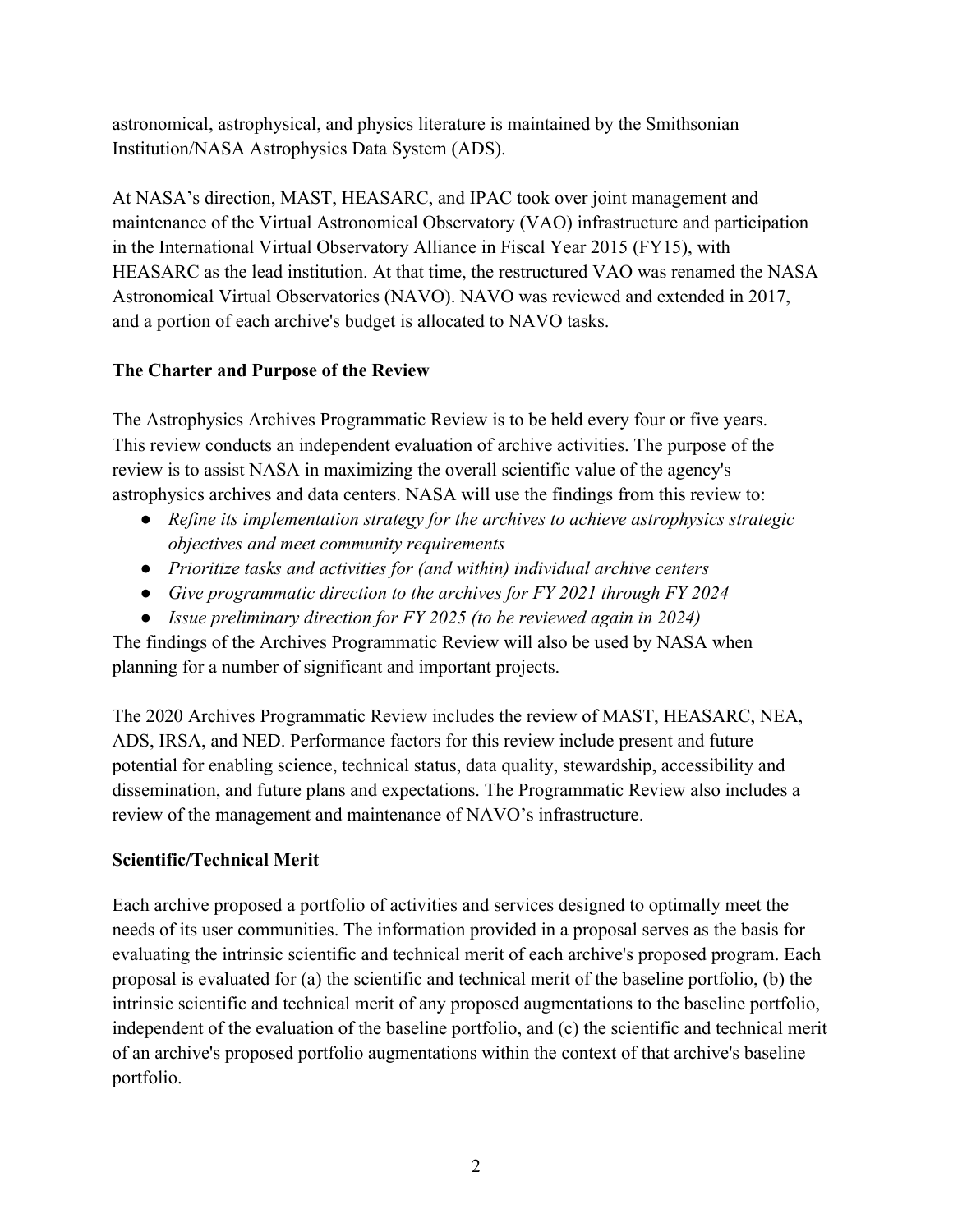#### **Evaluation Factors (excluding NAVO)**

The factors for scientific and technical merit include consideration of the degree to which each archive's proposal:

- *Supports the science utilization of current data holdings.* This factor includes consideration of the degree to which the proposed portfolio of data products and services supports the needs of the scientific community, maximizes the scientific return from NASA astrophysics mission legacy datasets, and enhances the full scientific potential of the archive's data holdings. This factor also includes consideration of forward-looking aspects of the proposed portfolio (i.e., new products and activities that will facilitate new or better utilization of current data holdings and expand their scientific potential).
- *Identifies and ingests new datasets and analysis software.* This factor includes consideration of the degree to which the proposed portfolio will capitalize on the availability of new datasets and analysis software from both NASA and non-NASA sources. New datasets and tools may include products generated by archive staff, as well as those from sources external to the archive. For cases involving ingestion of datasets from non-NASA-funded sources, this factor will include consideration of the degree to which the non-NASA dataset enhances the scientific potential of NASA-funded data holdings.
- *Promotes community use of archival NASA Astrophysics data.* This factor includes consideration of the effectiveness with which the archive engages the scientific community by soliciting and responding to user input, and by providing user support and other capabilities that enhance the user experience. Feedback from user groups and usage metrics for services may be valuable indicators of performance.
- *Takes full advantage of state-of-the-art data management techniques and processes.*  This factor includes evaluation of each archive's current data management techniques and processes compared to the state-of-the-art. This factor also includes consideration of future plans to 1) address the challenges of Big Data, and 2) to capitalize on the availability of new science platforms such as cloud computing for accomplishing each archive's mission.

## **Evaluation Factors for NAVO**

The factors for scientific and technical merit include the science value provided by NAVO, and the benefit to NASA. Specific aspects include the extent to which the proposed NAVO implementation:

• *Maximizes the scientific impact of NAVO*. This factor includes assessment of the effectiveness of the proposed NAVO portfolio for enabling innovative, cross-cutting lines of investigation that would not otherwise be feasible. This factor includes consideration of the likely scientific impact and productivity of NAVO.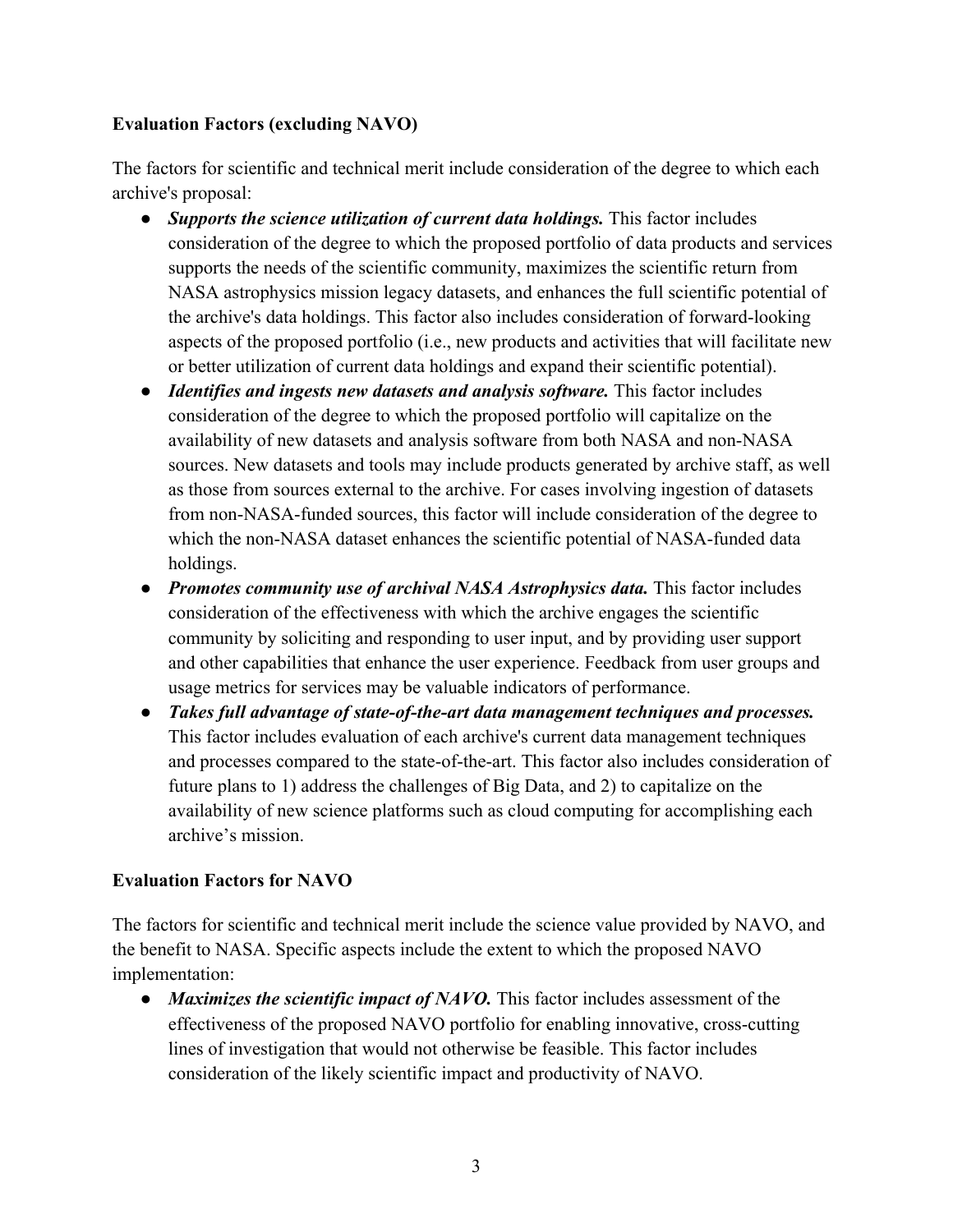- *Enhances the science return from NASA's archival mission data*. This factor includes a consideration of the degree by which NAVO increases the scientific potential of NASA's archival data holdings over and above the potential of the individual archives.
- *Supports the ongoing functionality of NAVO*. This factor includes consideration of service and maintenance of Virtual Observatory (VO) software at NASA archive centers, maintenance of the VO registry, internal management of NAVO activities, and liaising with the International Virtual Observatory Alliance (IVOA). This factor also includes assessment of the effectiveness of interoperability between MAST, HEASARC, and IPAC to improve multi-wavelength access.
- *Reflects a vision for the future of NAVO*. This factor includes consideration of the clarity and overall scientific merit of the archives' vision for the future of NAVO.

The Final Report is provided to Dr. Hashima Hasan (Program Scientist) and Dr. Paul Hertz (Director, Astrophysics Division, Science Mission Directorate).

#### **Review Procedure**

Each of the archive centers described above was instructed by NASA to prepare proposals for continued and augmented funding for the period of FY2021-2024. Each center was given guidelines for content and budget presentation. Each resulting proposal described the center's current status including its holdings, services and tools provided, metrics on usage, scientific contributions, and the center activities' relationship to NASA strategic goals, objectives, and research focus. Proposals also presented descriptions of current projects and activities, as well as plans or possibilities for future development over the next five years. Budgets and Full-Time Equivalent (FTE) requirements were presented for both in-guide and over-guide requests. NAVO was not permitted to submit an over-guide request, and HEASARC did not submit an over-guide request.

The review was held March 10-12, 2020. To enhance the effectiveness of the review, several actions were undertaken during a preliminary Phase I. That process began with a kickoff virtual meeting on January 31, just prior to the proposal due date. At that meeting, Dr. Hashima Hasan from NASA Headquarters presented the charge, process, schedule, and review assignments to the panel. The next virtual panel meeting was scheduled for February 20. In advance of that date, the reviewers read and submitted preliminary independent reviews for their assigned proposals. Those independent reviews were merged and made available to the panel through Google Docs one day in advance of the virtual meeting. The panel discussed initial impressions of the proposals emphasizing any major weaknesses, and then formulated questions to the proposal teams for clarification. The panel requested written responses for some questions and posed other questions for verbal response by the proposal teams during the primary review meeting. The proposal teams were given four days to formulate their written responses, which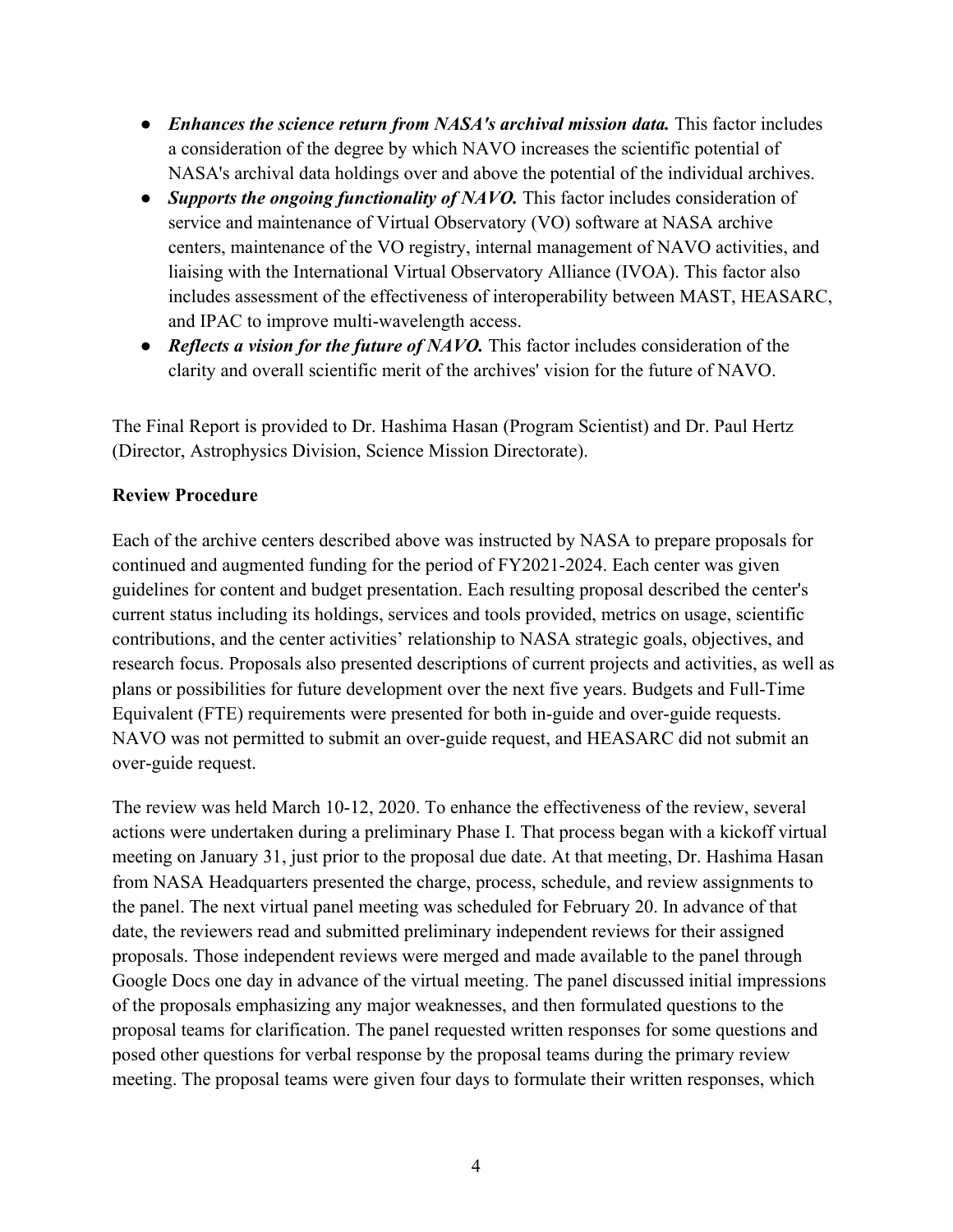were made available to the reviewers on March 2, 2020. Revised review drafts took these responses into account and were submitted two days in advance of the formal panel meeting.

Given the rapid spread of severe acute respiratory syndrome coronavirus 2 (SARS-CoV-2) at that time, the principal review meeting was transformed to a virtual format a few days in advance of the scheduled meeting. Each of the archival centers gave virtual presentations to the Astrophysics Archives Program Review (AAPR) panel during the first two days of the meeting. Each center was represented by 3-4 people, who met with the panel for a scheduled 45-minute period. Each center gave a presentation that covered highlights of its proposal and updates since submission, and that addressed the questions and concerns that the AAPR panel had submitted prior to the principal review meeting. During this period, there was time for questions and discussion with the center personnel. A "chat" document for each proposal was maintained on Google Docs for the panel to keep notes collaboratively and discuss potential questions for the presenters. The AAPR panel wishes to thank all center staff for their diligence in preparing the proposals as submitted, their cooperation in providing detailed responses to questions, and their responsiveness during the discussion.

The AAPR panel met in a brief executive session (including NASA personnel) following each presentation in order to discuss the presentation and identify any further questions to ask the center personnel. For one proposal, the panel submitted a written follow-up question for overnight response. Following the presentations from all centers on the second day of the meeting, the AAPR panel returned to editing the reviews. Both strengths and weaknesses were identified, and over-guide budget requests were reviewed. Both the review drafts and the accompanying "chat" document were maintained on Google Docs for effective interaction among the reviewers during editing.

On the final day of the meeting, the panel members jointly reviewed each report in order to develop a version that reflected the strengths and weaknesses identified by reviewers. Secret ballots were taken for the final rating of each proposal. The panel also discussed a core issue that was applicable to all of the archive centers and provided comments in a separate letter to NASA as discussed below. Throughout the meeting, NASA officials were helpful in providing background information and guidance on the process of the review. The NASA officials were very responsive to questions from the panel.

#### **Outcome of the Review**

This programmatic review was not competitive among the proposers. The ratings are therefore for feedback and guidance to both the archives and to NASA regarding the degree to which the evaluation criteria have been met during the current period of performance, as well as the vision and utility of the plans for serving the community during the upcoming period. The panel found that ADS and MAST were at an excellent level of performance and merit. These were very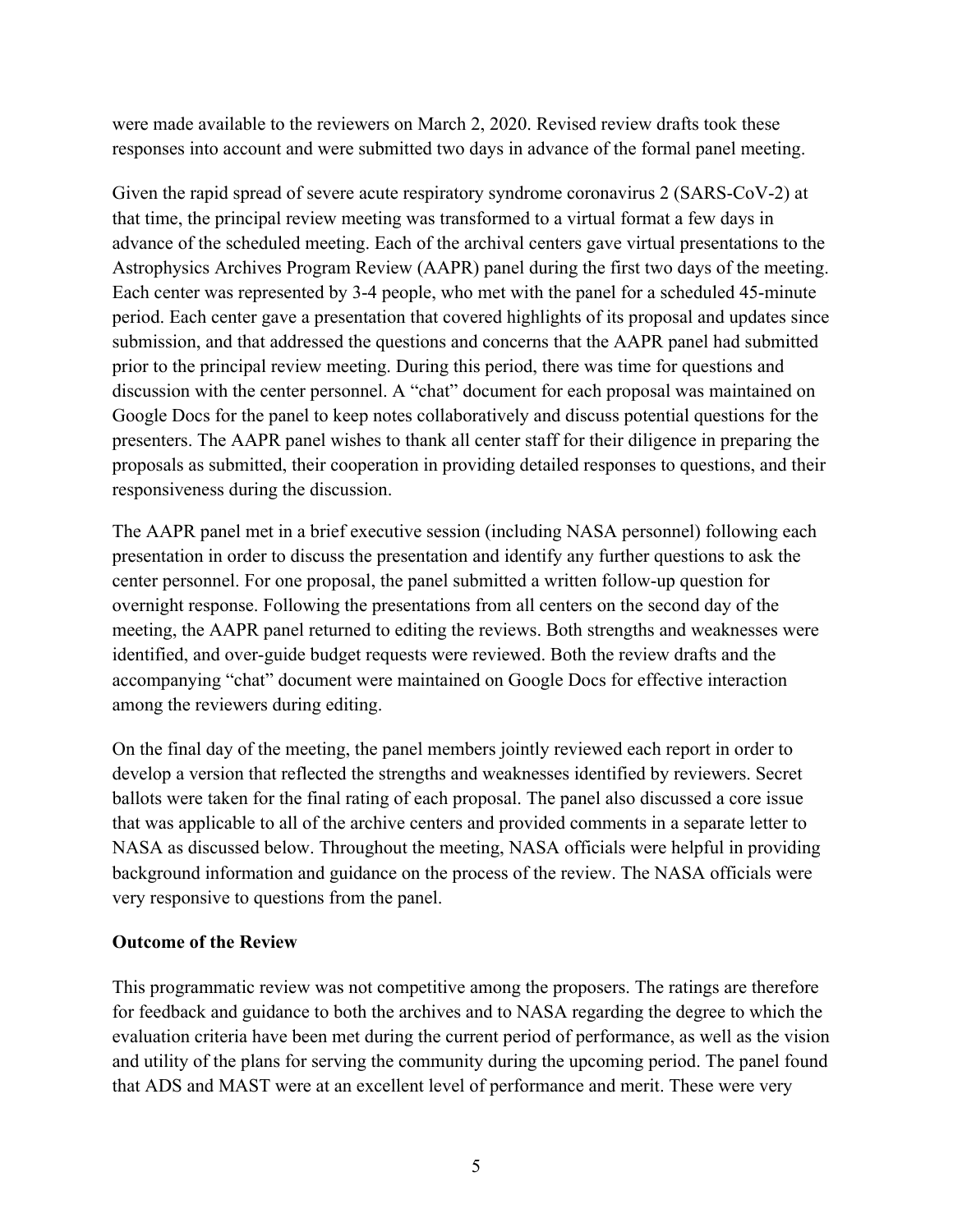strong proposals that fully responded to the AAPR Call, and the panel identified no significant major weaknesses in these archive centers' proposals or presentations. The panel found that the cluster of activities under IPAC (i.e., IRSA, NED, and NEA) rated Excellent/Very Good with strong effort enabling community science, although with some concerns to address. The panel rated the NAVO activities Very Good, with the implementation of IVOA standards identified as a critical activity to interoperability of archives, although with some unrealized potential. HEASARC was rated Very Good/Good with solid long-standing support of high energy missions and now Cosmic Microwave Background datasets, but could benefit with some updating of relatively static tools.

#### **Collaborative Development of a Science Platform**

The review panel had a major concern that spanned a number of the proposals.

MAST and the IPAC-hosted data centers were requested by NASA to submit over-guide requests to develop a science platform that would allow user code to perform server-side analysis on large, complex datasets. Additionally, HEASARC proposed development of its own science platform on the National Science Foundation (NSF)-supported SciServer through its in-guide request. Science platforms are certainly a key component of a vision for the future of astronomical data science. Each archive's proposal spoke to developing a science platform that would "interoperate with the other NASA archives and other institutions." However, the emphasis actually seemed to be on development strengths available locally, with minor focus on full interoperability and collaboration with other archives. Independent development of a science platform by each archive that is intended to support science across multi-mission and multiarchive datasets is not the optimal approach.

Having the archives collaborate on a single, unified science platform under unified funding is a more likely path to true interoperability. Such a project would require a strong leadership component. *The fundamental science case for Science Platforms is joint analysis of distributed datasets. This goal will not be achieved by discrete platforms developed in isolation at each data center.*

A single science platform:

- Reduces duplication of development effort by each archive
- Reduces overall costs for the NASA Astrophysics program
- Enables users to see the large breadth of NASA holdings
- Enables easier access to multi-wavelength data for research
- Allows users easier access to services and tools

Upon review of the proposals, it is clear that the archives participate in community-developed standards and processes. Each proposal suggests that the teams are adopting some components of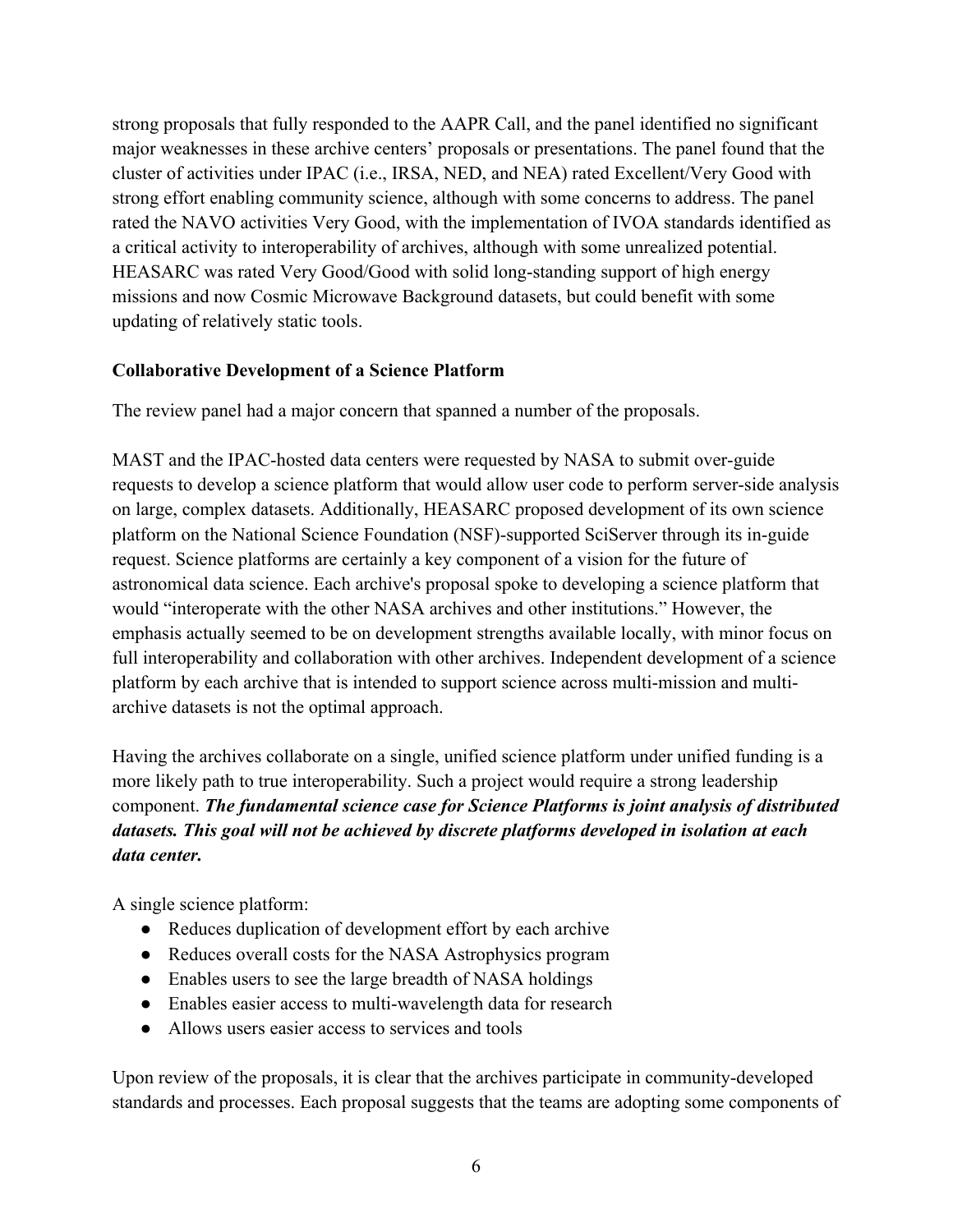the standards as they suit the astrophysics discipline. However, building a science platform for the future requires the full adoption of common open-source policies and single standards. The best realization would be a single platform providing a common set of services for data access, user storage, processing management, and common software elements. Such a platform would focus on infrastructure and services that support users, but leave the provision of high-level analytic software in the hands of the scientists where it belongs. In other words, the platform would provide the infrastructure to share data, software, and environments (whether through Jupyter notebooks, virtual machines, containers, etc.) but allow users to manage their own environments.

A productive initial approach to developing a science platform would be to examine existing non-NASA science platforms for both best practices and the possibility of adapting substantial portions of existing infrastructures. These platforms include the NSF National Optical-Infrared Astronomy Research Laboratory (NOIRLab) Data Laboratory, the Vera Rubin Observatory (Legacy Survey of Space and Time [LSST]) Science Platform, ESASky, European Southern Observatory (ESO) Common Pipeline Library, and the NSF-supported CyVerse. These platforms' existence also highlights the ultimate need to provide inter-platform interfaces.

NAVO and VO protocols are key to interoperability. Full adoption of these protocols would require increased collaboration within NASA and with international partners. This collaboration would lead to interoperable science platforms that use a common architecture and infrastructure.

## **COMMENTS ON INDIVIDUAL ARCHIVES:**

## **MAST**

MAST is one of NASA's major data centers and is responsible for hosting the data from several NASA missions such as Hubble Space Telescope (HST), GALaxy Evolution eXplorer (GALEX), Kepler, and Transiting Exoplanet Survey Satellite (TESS). MAST also hosts groundbased project datasets including the first completed part of Panoramic Survey Telescope And Rapid Response System (Pan-STARRS1). MAST's core mission is data curation and providing the means for the science community to discover and access NASA data. MAST has been a principal player in the development of current science data management practices.

MAST has pushed the boundaries of its mission by creating advanced data products and services that go beyond basic data access. MAST has ingested these assets and other non-NASA mission datasets. These expansions reflect a very progressive approach that MAST brings to its mission. This approach is overwhelmingly positive in the sense that it serves the needs of the science community.

#### **Strengths:**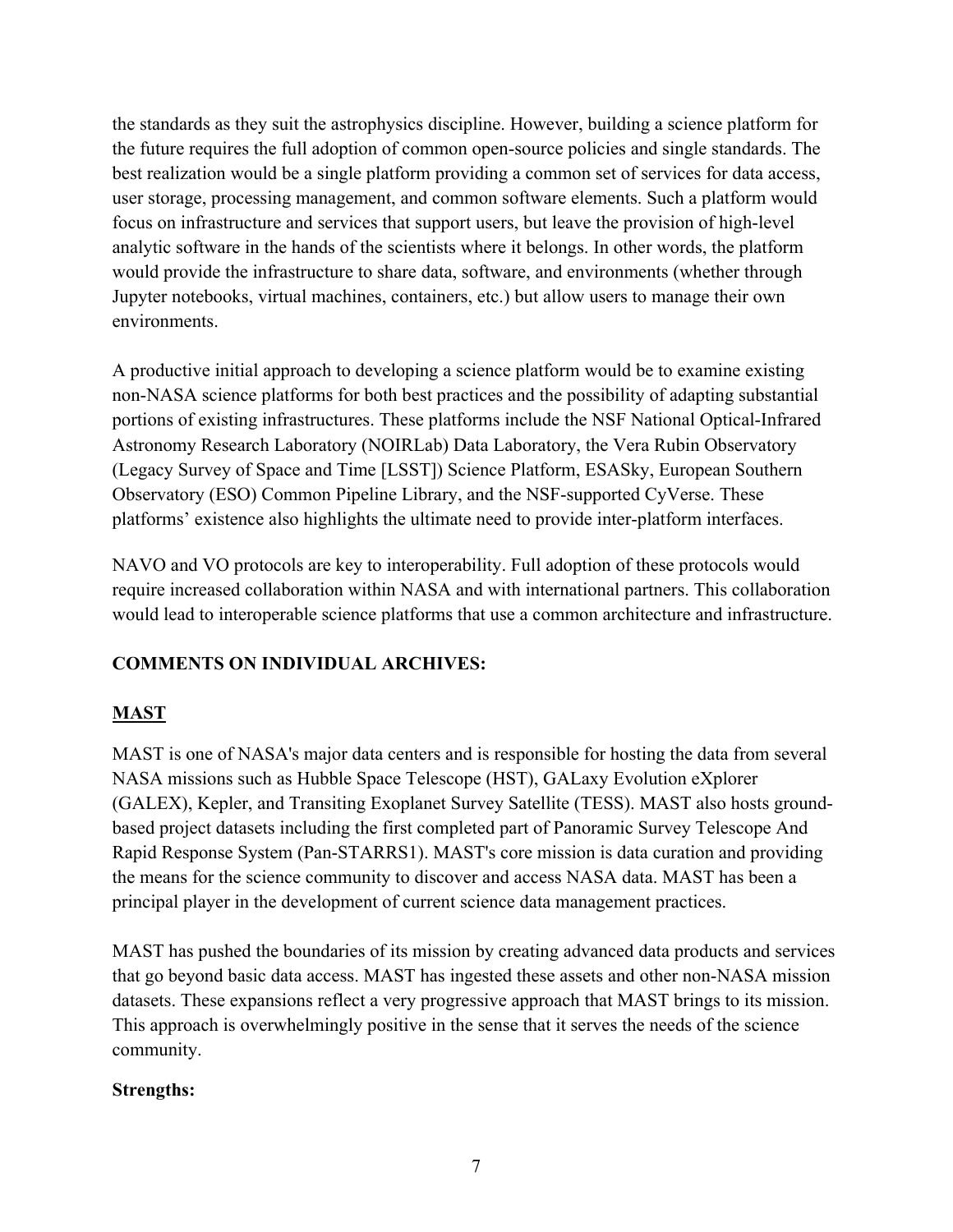MAST's performance of its core functions of data curation, support for data discovery, and data access for multiple missions is excellent. MAST has excellent science and technical teams that guide the development, operations, and planning for the data center. Publication and usage metrics based on data from Hubble Space Telescope (HST) and other missions provide evidence of this excellence. The datasets and analysis tools from MAST support the production of hundreds of papers per year for both HST and non-HST data. The science cases highlighted in the proposal demonstrate that the archive is providing data that address contemporary science questions and yield high-impact results.

MAST has excellent technical staff. Ongoing operations are solid. Network performance has been improved. The development team is forward-looking and plans to expand and improve microservices, database scalability, cloud use, and Application Programming Interface (API) service effectiveness. The success of these implementations of MAST APIs and client libraries is already evident in their usage; access through MAST APIs account for over half of data downloads. To further support the usage of these APIs, MAST has adopted a style guide to standardize code format and code documentation associated with Jupyter notebooks.

MAST infrastructure has been significantly modernized in order to better serve the community, including storing/serving archives in the cloud. MAST has migrated data to the Amazon Web Services (AWS) cloud-computing environment, thus enabling large computationally-intensive applications such as machine learning that would be very difficult to execute in any other way.

MAST is excellent at development of advanced products and services that enhance the value of the archive holdings. The archive has a progressive approach to developing data discovery tools and interfaces. Users can access the data holdings through both a traditional web interface and new API services, allowing the community members to determine what is best for their science. The plans presented for interface and service development are well considered and present a feasible roadmap. Within the baseline budget is a modernization of the "MAST Classic" search engine, which will address some significant shortcomings including inability to integrate with other MAST services to allow for cross-mission queries. The planned upgrade is called Unified Search. This capability will allow form-based interfaces (a need of the community), will be fast, and will enable cross-mission searches.

As a response to community requests, MAST has proposed plans to provide tools to explore time-domain aspects of MAST holdings as well as moving targets (e.g., high proper motion stars and solar system objects). The baseline efforts include the development of new synthetic data sets (i.e., model grids of exoplanet atmospheres observed in transmission and emission, and simulated galaxy images). These data will aid in the interpretation of data from James Webb Space Telescope (JWST), HST, and the Wide Field Infrared Survey Telescope (WFIRST).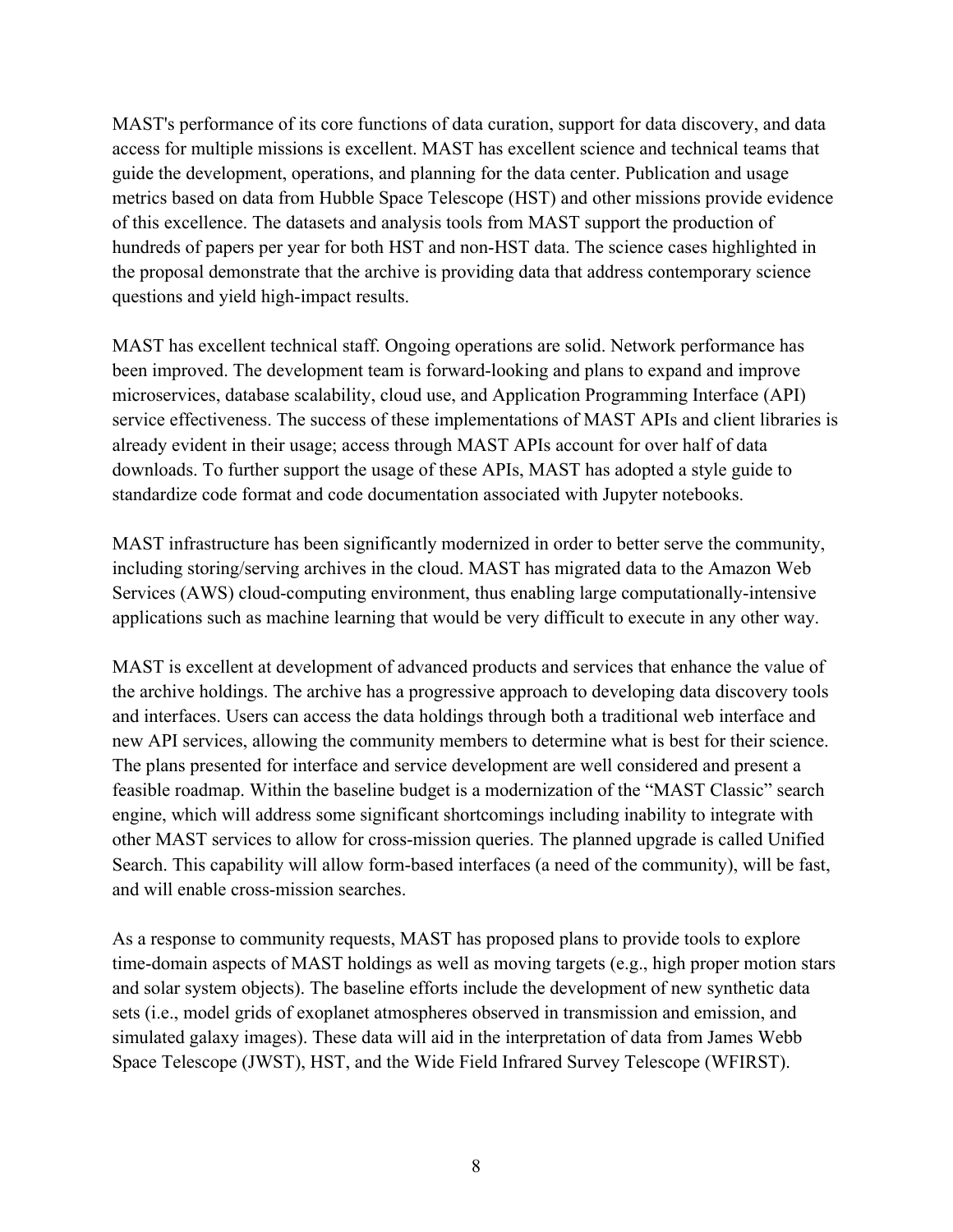MAST has invested significantly in the creation of advanced data products like the Hubble Legacy Archive (HLA) and High-Level Science Products (HLSPs) such as the Hubble Source Catalog that create new and valuable data content for the science community. The Hubble Advanced Products initiative will carry this work into the future. Advanced data products from the community and, for example, from Astrophysics Data Analysis Program (ADAP)-supported research add further value to both the original mission and the grant program. The TESS cutout service is useful and innovative.

MAST has demonstrated a strong commitment to IVOA work and VO work in general. Efforts (often in collaboration with NAVO) include implementation of services based on VO standards as well as contributing effort at IVOA and elsewhere toward development of new and better standards. MAST has actively promoted the adoption of the Common Archive Observation Model (CAOM) by other NASA data centers, co-sponsoring two workshops.

The archive has expanded services to address the evolving needs of the scientific community. Examples include the updated new website, a new technical blog hosted by MAST Labs, and a new newsletter that was restructured to focus on concise scientific content with an electronic format suitable for viewing across several different types of devices including smartphones. Included in proposed future work are planned online live tutorials describing how to use specific MAST tools and mission data products. Unique to this plan is a focus on more senior astronomers who finished their graduate work before the era of big data, and who may benefit most from such tutorials.

Outreach efforts are well-planned and substantial. MAST has an active presence at American Astronomical Society (AAS) meetings in order to engage the community. The help desk is responsive to queries and suggestions, maintains a knowledge base, and maintains mission/database-specific documentation. The archive has demonstrated an efficient responsiveness to community needs through feedback from the MAST Users Group (MUG). The MUG has made specific recommendations such as the need to focus on the time domain and moving objects, which are proposed projects that MAST will be incorporating in the near-term to expand the science utilization of the archived data.

Given that Pan-STARRS is very heavily used and is the most cited mission after HST, the Pan-STARRS Disk Refresh over-guide is well justified. Although ground-based, Pan-STARRS is used as an important supporting resource for NASA missions. A highlighted science case required Pan-STARRS data to characterize the host galaxy of the neutron star merger detected in gravitational waves. Among other things, Pan-STARRS provides astrometric and photometric reference stars significantly fainter than Gaia. These reference stars are essential to the update and use of the Guide Star Catalog. The small-field instruments on HST do not have sufficient Gaia reference stars, and the Gaia grid will saturate for most JWST observing modes. The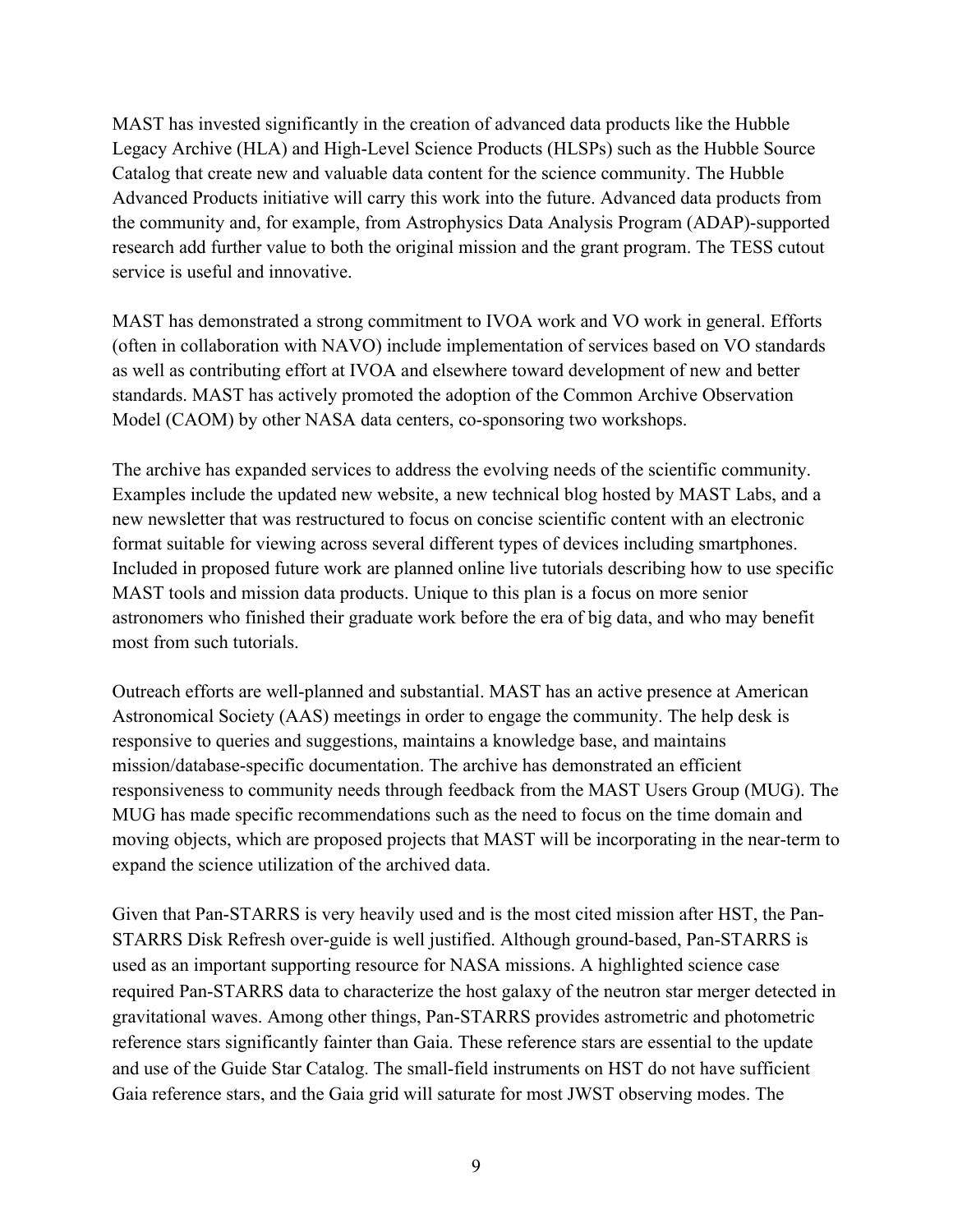relatively high angular resolution of the Pan-STARRS data also provides a critical discriminant for the origin of variability in TESS, Kepler, and K2 time-series holdings.

#### **Weaknesses:**

Becoming too dependent on commercial cloud services and not using a NASA-approved vendor and contract could pose a risk in terms of future budgets, data access, and data security. Getting three years of free cloud services is actually a bit alarming in the absence of understanding the terms involved in a longer-term commitment. The strategy for cloud computing in the future is not well described.

See the general comments above about the proposed approach to science platform development. The MAST science platform is called the "Integrated Knowledge Engine" in the MAST proposal.

# **HEASARC**

HEASARC is NASA's archive for High-Energy Astrophysics (HEA) and Cosmic Microwave Background (CMB) data, supporting the broad science goals of NASA's Physics of the Cosmos theme. HEASARC provides vital scientific infrastructure to these research communities by standardizing science and calibration data formats and analysis programs, providing open access to NASA data, and implementing powerful archive interfaces. Over the next five years, HEASARC will ingest observations from 21 operating HEA and CMB missions and experiments, while serving data from over 50 archival missions to the community. HEASARC continues to provide a reusable mission-independent framework for reducing, analyzing, archiving, and distributing data in these areas. HEASARC also provides services for all of NASA astrophysical sciences as well as leadership of the archive and VO coordination.

## **Strengths:**

HEASARC hosts the archives of several dozen NASA missions and experiments in HEA and CMB studies. The datasets are complex, and HEASARC provides sophisticated software for access and analysis of these datasets. This core mission is performed well. HEASARC currently ingests data flows from twelve current HEA space missions (six operated by non-U.S. agencies) and seven CMB ground-based experiments. HEASARC successfully provides these dynamic archives to the United States space astronomy community. The archives are also available to the world-wide research community through use of IVOA standard protocols. Science usage indicated by data downloads and publications (around 1600 papers/year) is strong at a constant level. Two million links are available between HEASARC datasets and these datasets' use in ADS bibliographic entries.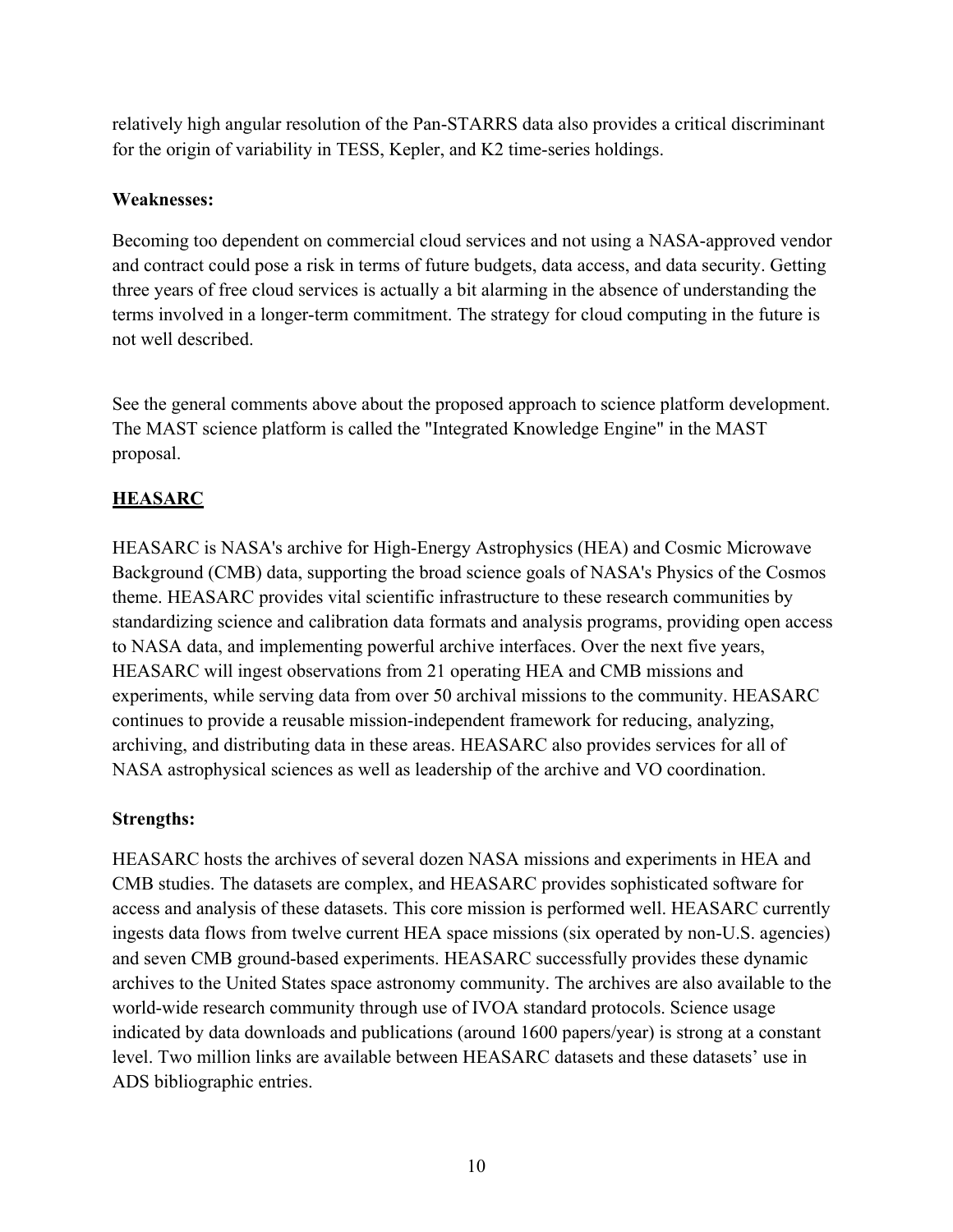Longstanding HEASARC tools are used for NASA missions from the Great Observatory level down to CubeSats and suborbital programs. These tools also serve European Space Agency (ESA) and Japan Aerospace Exploration Agency (JAXA) missions. Some software packages related to Flexible Image Transport System (FITS) formatted data such as the C-Flexible Image Transport System Input/Output (CFITSIO) Library, Flexible Image Transport System TOOLS (FTOOLS), FITS Tools, and fv strongly serve the wider multi-wavelength astronomical community. There are also other useful multi-wavelength tools relating to celestial sphere (e.g., Skyview, Maki) and spectra (e.g., Profit). The full integration of the Gamma-ray Coordinates Network (Transient Astronomy Network) service into HEASARC for rapid dissemination of transient events is important for the growing field of multi-messenger astronomy.

HEASARC plays a leading role in collaborating with data centers NASA-wide and world-wide in order to ensure interoperability for multi-mission and multi-wavelength science. Leadership roles include the NASA Astronomical Virtual Observatory, International Astronomical Union (IAU) CFITSIO standard, NASA's Astronomical Data Centers Coordination Committee, and Astronomy Datacenters Executive Committee (ADEC).

HEASARC establishes excellent relationships with new missions, even those missions in early stages of development. HEASARC assists these missions in organizing data products, calibration databases, and documentation.

HEASARC is currently negotiating with the German space agency to archive and serve to the community (the German-owned) half of the data from the extended ROentgen Survey with an Imaging Telescope Array (eROSITA) survey experiment on the Russian-German (RG) Spektr-RG mission that was launched in 2019. This archive will be a tremendous asset for multiwavelength surveys as well as X-ray astronomical studies with its unprecedentedly large samples of stars, galaxies, galaxy clusters, and active galactic nuclei. A similar arrangement with the Russian agency for the other half of eROSITA data is strongly encouraged.

The expected beginning of the X-ray Imaging and Spectroscopy Mission (XRISM) archive after launch in 2022 will provide uniquely high-resolution X-ray spectra of hot plasmas using a hightechnology cryogenic quantum detector. Making these spectra available through HEASARC should lead to major advances in understanding HEA processes in many astrophysical environments.

Significant achievements have been made since the 2015 Programmatic Review, including standardized Python interfaces to NAVO and stand-alone HEASARC software products. These achievements promote community use of these products beyond traditional HEA researchers.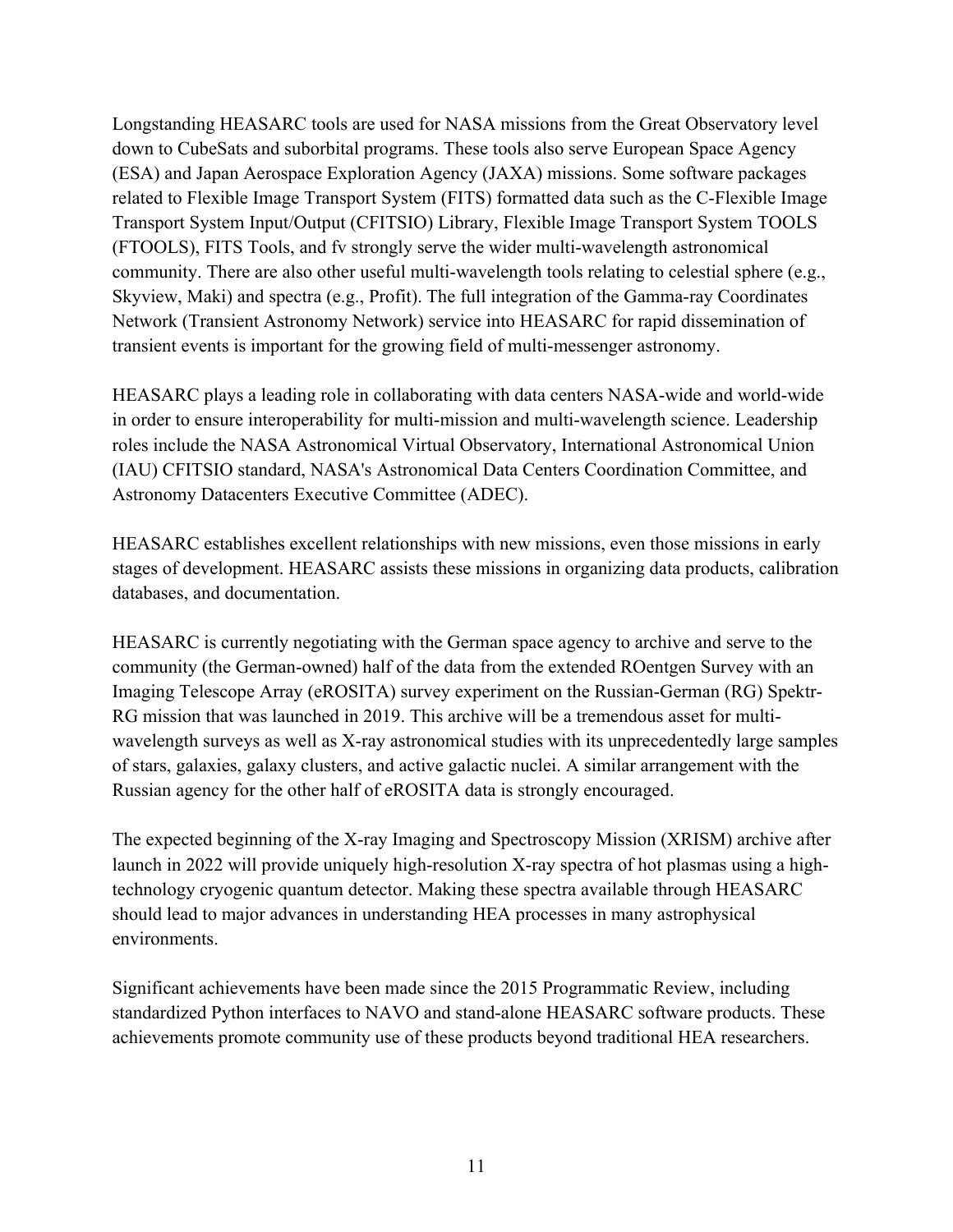The Center interacts effectively with its principal scientific constituencies through the HEA and Legacy Archive for Microwave Background Data Analysis (LAMBDA) Users' Groups.

#### **Weaknesses:**

HEASARC exhibits no capabilities for users to contribute diverse methods, software, and highlevel science products. This limits HEASARC's ability to take advantage of the wide expertise of its research community. The Center views itself as the software creator and the community primarily as users. Mechanisms (e.g., those provided through GitHub) are needed to encourage and support the import of user contributions, transitioning (in part) to an open-source, community-based development system. This approach was recommended by the 2015 Programmatic Review, but it has not yet been implemented. In the diagram of HEASARC's role as a bridge between missions and researchers (Figure 2.1 in the HEASARC proposal), a new arrow from the researcher community to the HEASARC is needed. Community members could contribute material to newsletters and blogs, as well as informal contributions in Facebook groups (for example) to communicate improvements relating to HEASARC services.

Few plans are provided to improve functionality of the HEA and CMB data analysis capabilities. Many of the software tools and underlying methodologies have been nearly static for years. An example of recent research methods outside the scope of those current methodologies is the use of nonparametric procedures (e.g., hierarchical density-based clustering, Voronoi tessellations) to objectively define extended emission regions for HEA spectral analysis. Another example is use of various mathematical techniques (e.g., Hierarchical Equal Area isoLatitude Pixalization [HEALPix] wavelet decomposition, filtering on a frame of spherical needlets, Independent Component Analysis, Morphological Component Analysis) for discrimination of cosmic and foreground CMB emission. The notable exception is the proposed pursuit of Intensity Mapping for CMB and other cosmological fields.

No clear response is given to the 2015 review recommendation for "strategic planning in response to flat budget and loss of FTEs."

While HEASARC performs well in promulgating its datasets to the traditional HEA and CMB research communities, there is little evident effort to broaden the scope to multi-wavelength datasets, particularly through the vast holdings of the International Virtual Observatory. Facilitating use of HEASARC's resources can operate in both directions (i.e., encouraging its traditional communities to use outside datasets, and encouraging outside communities to use HEASARC datasets).

The commitment to hosting HEASARC software on the NSF-supported SciServer effort at Johns Hopkins University (JHU) may have been persuasive a few years ago, but this hosting arrangement is not clearly a strong long-term solution. First, this commitment separates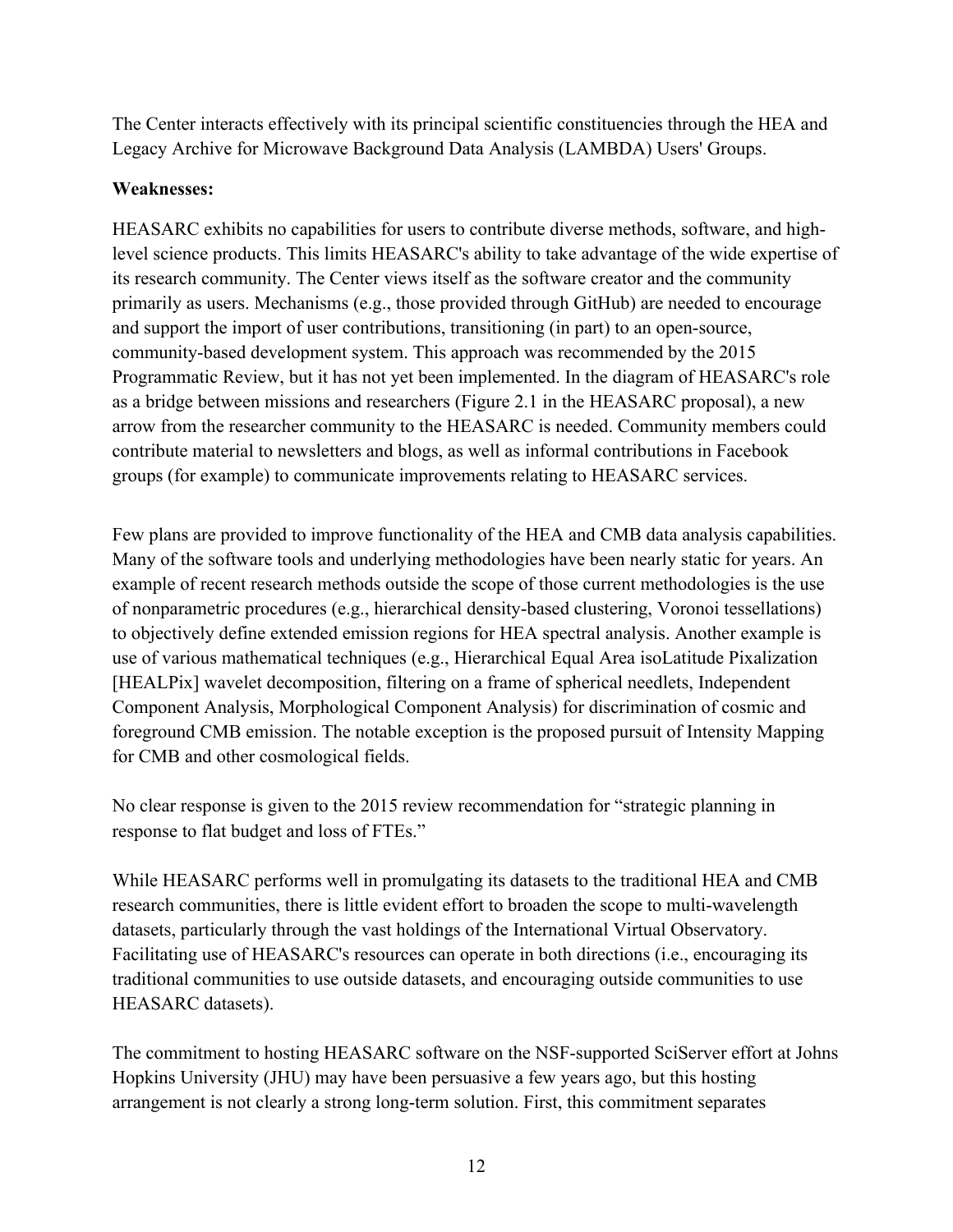HEASARC from similar Science Platform environments now under development by the MAST and IRSA archive centers. Close collaboration on a joint science platform by all major NASA archive centers would be highly advantageous to the user community. Second, it is not clear that JHU will continue to develop SciServer in the future or continuously provide server-side analytics for HEASARC data analysis. Third, the need for closely-integrated data and science platforms is not urgent for these relatively small datasets. Multi-wavelength integration may be more important.

Longstanding software systems for HEA science analysis have statistical methodologies that are below modern standards for data analysis. The X-ray spectral fitting package XSPEC provides only simplistic tools for a complex problem (i.e., nested high-dimensional nonlinear regression models with Poisson distributed data). XSPEC does not incorporate advances in likelihood-based fitting and model selection, high-dimensional optimization, and visualization. The statistical procedures and graphics of XSPEC, which is used in  $\sim$ 300 publications per year, should be reviewed by expert outsiders and raised to professional standards.

While basic data formatting and training on Jupyter notebooks for Machine Learning and Artificial Intelligence (ML/AI) is well-motivated, an intensive and enduring purely in-house ML/AI effort may not be warranted. The choice of hiring an in-house scientist for ML/AI for activities beyond an initial period was not clearly motivated in the proposal or the team's responses to questions. Many public domain ML/AI software systems are in widespread use, and the software development specific for HEA was not clearly justified. This individual scientist could usefully prepare datasets for ML/AI analysis, produce tutorials to guide inexpert HEA astronomers, and publish a few applications using HEASARC datasets. However, most science results based on ML/AI must emerge from the wider research community. HEASARC could involve the research community in new ways through this scientist. One possibility is designing stimulating Data Challenges on important problems for the science and methodology community.

# **NEA**

NEA has the joint goal of supporting NASA exoplanet missions and supporting the broader exoplanet community. This joint goal is addressed by acting as a single repository for a wide range of exoplanet data. NEA consists of two separate but related services: the Exoplanet Archive and the Exoplanet Follow-up Observing Program (ExoFOP). These services promote scientific collaborations and support follow-up projects, thus enhancing the value of NASA mission-based datasets in this rapidly growing field.

The Exoplanet Archive contains the most comprehensive archive of exoplanet properties available, providing a critical resource for planet population-level analyses. This archive is the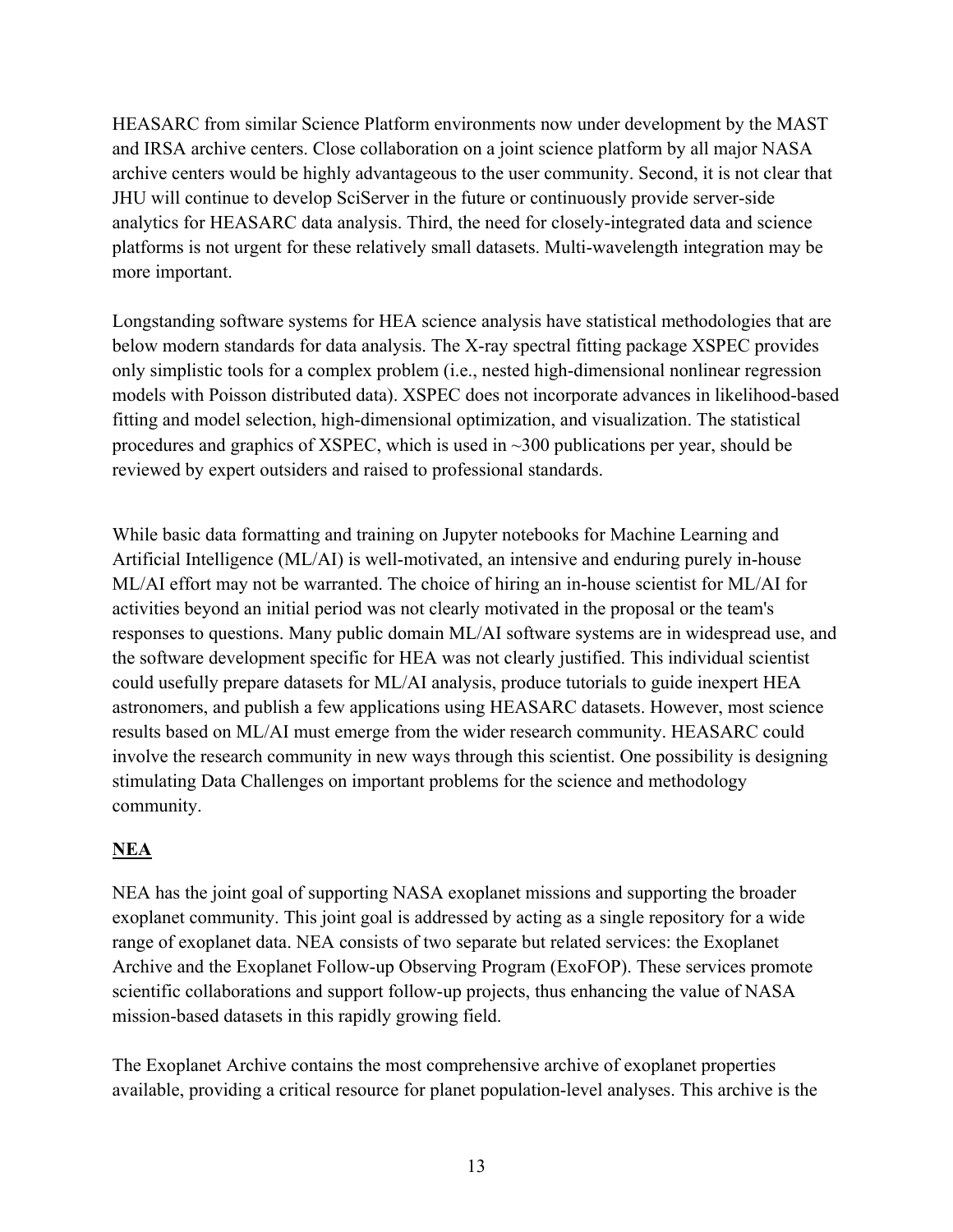repository for the processed data for several NASA exoplanet missions including Kepler, K2, and TESS. The Exoplanet Archive provides a single-point access platform for information on exoplanets and their characteristics, as well as for the exoplanets' host stars.

While the Exoplanet Archive is public and open to all, ExoFOP is specifically intended for registered members to share data in order to enable science that is directly related to planets discovered by Kepler, K2, and TESS. The ExoFOP also served as a key tool for Kepler in prior incarnations.

## **Strengths:**

As the repository for the processed data for several NASA exoplanet missions such as Kepler, K2, and TESS, NEA provides an important single-point access platform for information on exoplanets and their characteristics, as well as for the exoplanets' host stars. Several other important large-scale projects also have high-level science data hosted on the Exoplanet Archive. These projects include the Kilodegree Extremely Little Telescope (KELT) transit survey, several microlensing surveys (e.g., United Kingdom InfraRed Telescope [UKIRT], Microlensing Observations in Astrophysics [MOA]), and the Frontier Development Lab's (FDL's) Python Active Mediators Object System (PyAMOS) atmospheric models. The number of confirmed exoplanets is expected to increase by a factor of ten during the next decade, and NEA is making plans to deal with the continued onslaught. NEA has upgraded the set of planet hierarchies, for example, although in some cases (e.g., moons) these hierarchies are still only theoretical.

The last time NEA was reviewed in 2015, there were several other competing exoplanet databases (e.g., Open Exoplanet Database, exoplanets.org), but most of these databases appear to have ceased updating a few years ago. The only other competing database currently running is exoplanet.eu (i.e., The Exoplanet Encyclopedia), but this database does not have the same functionalities as NEA. At this point, NEA has definitely surpassed its competition in terms of completeness of planets and breadth of data offered. The direct linkages from the catalogs of all planets to data on (for example) MAST, ADS, and in particular the ExoFOP make this a highly useful portal for exoplanet science.

There are many different ways to access the data, with several different tables containing various kinds of datasets. Users can easily create plots of exoplanet properties (e.g., mass versus period, radius versus mass) to assist in demographic studies. For individual planet pages, links to papers are made available. These links are valuable because different authors sometimes come to different conclusions about planet properties.

As more data are acquired on objects, properties like ephemerides will need to be updated. Planet parameters are linked to the papers in which they are published. The database has been restructured to reflect the fact that new planets are constantly being discovered, revised, refuted,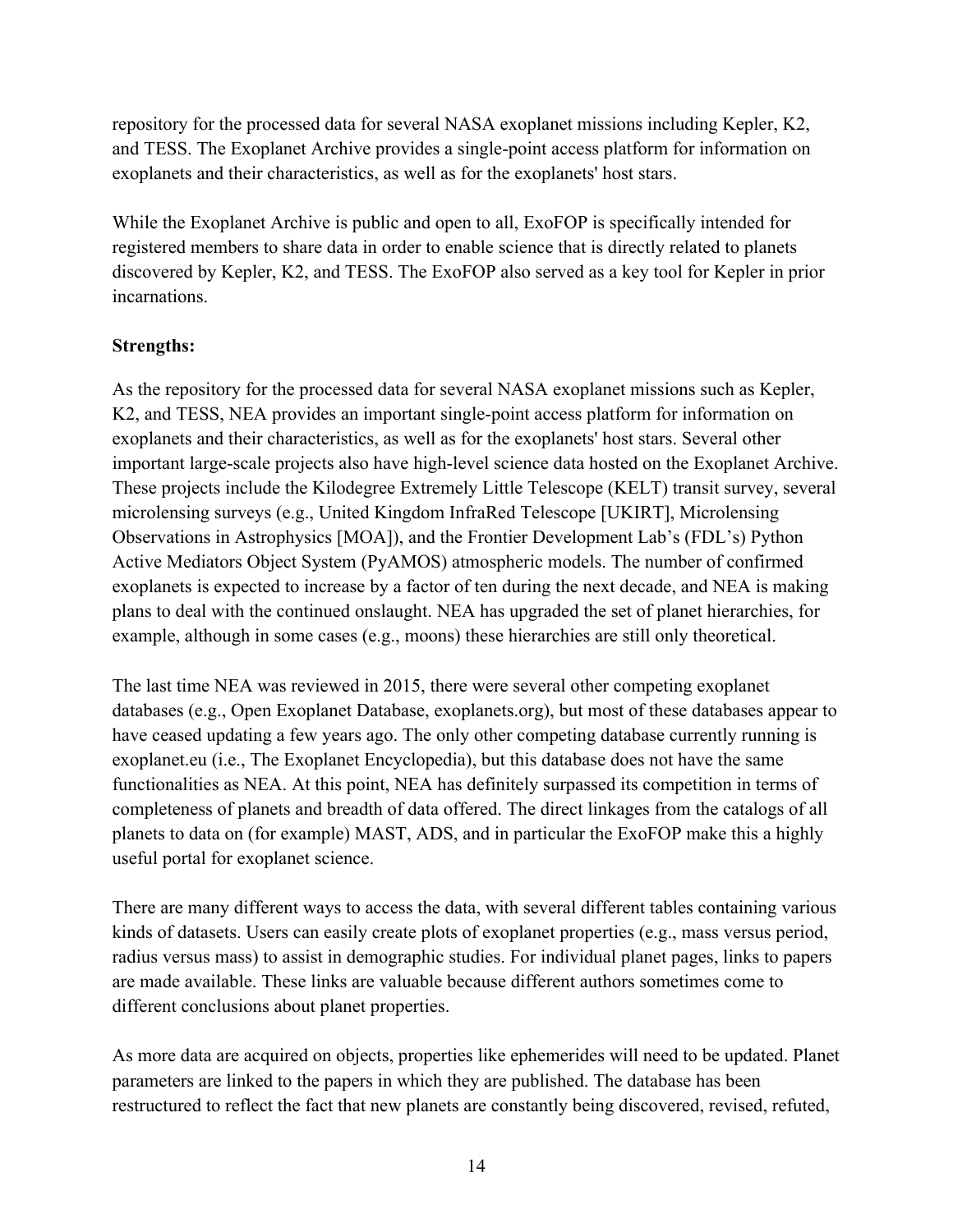and salvaged. The inclusion of models to extract planet properties from light curves and Radial Velocity (RV) data (e.g., lightkurve, exoplanet orbital fitting program EXOFAST) is a strength. There is currently support for microlensing data, including light curves and fitting parameters. This support will be important for the WFIRST. Adding python Lightcurve Identification and Microlensing Analysis (pyLIMA) to produce model microlensing light curves is also a strength.

The datasets and analysis tools from the Exoplanet Archive contribute to a few hundred papers per year. This number is growing at a reasonable pace and is likely an underestimate since not all papers fully acknowledge data sources.

NEA ingests not just exoplanets discovered or studied by Kepler, K2, and TESS, but also contains data on all confirmed exoplanets. The Exoplanet Archive will ingest results from ongoing and upcoming missions that will produce exoplanet data, including TESS and the joint NASA-NSF RV initiative. There are at least 10 current and future missions that are planned for ingestion during the next five years. These ingests include data from both discovery and characterization missions, and also from synthetic models.

The ExoFOP is one of the greatest success stories of collaborative science in a highly competitive field. Its continual development has made exoplanet discovery in the K2/TESS era much more open than during the Kepler days when data were more closely guarded. ExoFOP provides an important venue for researchers to share data products and results, and to organize follow-up projects for future observations. This is an important service that supports community efforts to characterize exoplanets and their host stars, enabling data sharing and new collaborations that might otherwise not occur.

NEA has a good plan for improving access to its datasets, including new access protocols. NEA has implemented the use of APIs to facilitate use of the archive. The archive has developed new "tables" that summarize the data and parameters for exoplanet systems. These tables should be helpful in getting an overview of a system and accessing the underlying data. There are plans to produce Python-wrapped APIs that will enable users to better query the increasingly complex database. There are also plans for tutorials to demonstrate varied patterns of use.

NEA is investigating the use of cloud computing such as Amazon Web Services. Possible uses include generating periodograms, fitting, and running EXOFAST that may be too slow in house, especially if these capabilities are improved to allow for API access. These capabilities are currently only useful for demonstration and education on single datasets, and are not suitable for any sort of large project.

#### **Weaknesses:**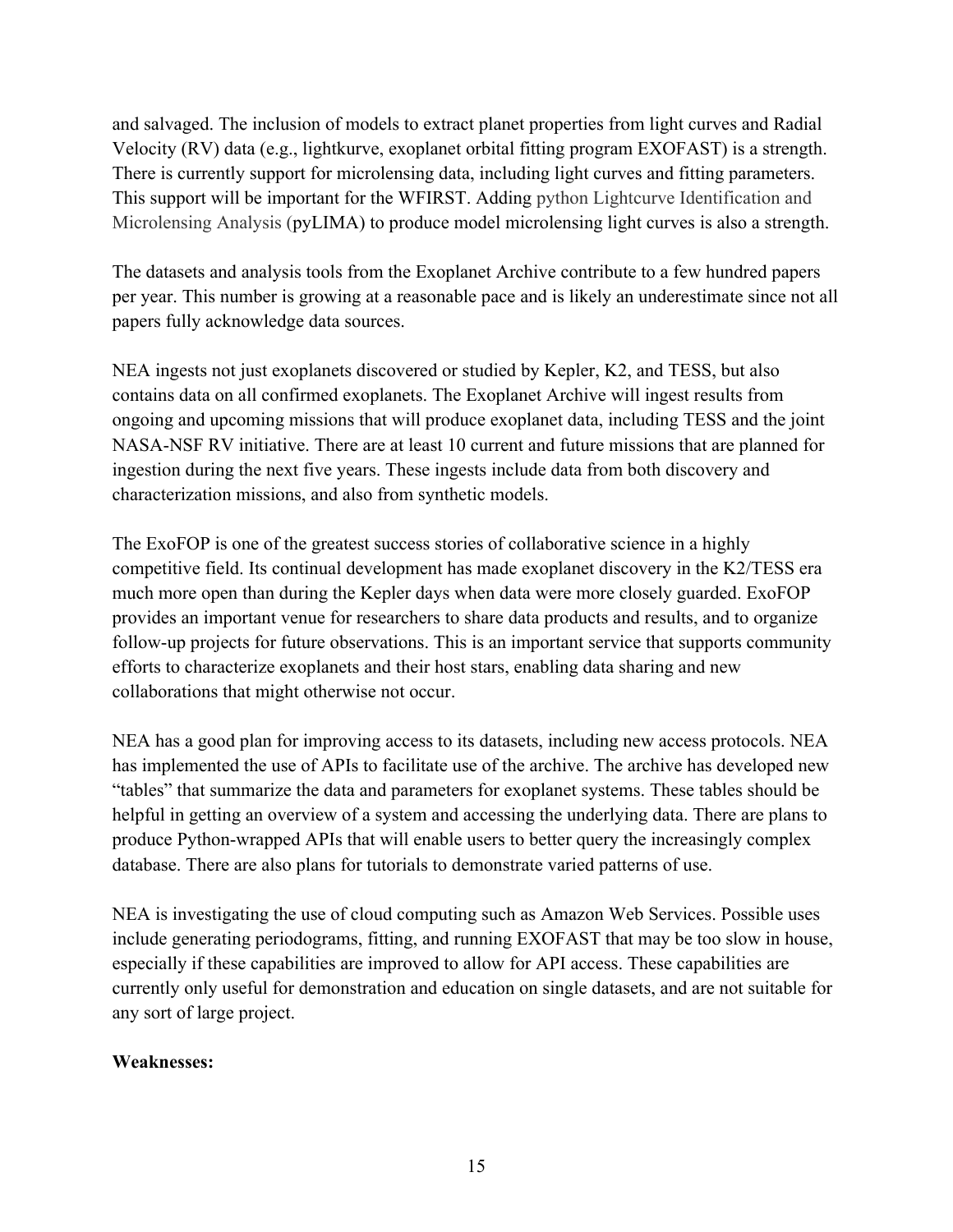The many and varied parts of the NEA are not sufficiently well integrated. Some of these issues are discussed in the proposal, but integration is a key feature of NEA that would benefit from improvement during the next five years. Some current examples include:

- There are places where longer photometric time series are stored, but there is no link to the periodogram calculator to search for transiting signals.
- The periodogram is linked from a single transit curve where it's not useful, and the periodogram documentation does not sufficiently discuss the caveats that ought to be associated with the results.
- The transmission spectra for HD 189733 b are not linked from the planet page for HD 189733. The user has to click through to the "Planet System Overview (alpha)."

Relatedly, some effort is required in order to find some of the referenced tables (e.g., spectroscopy tables, microlensing tables).

There are many planned upgrades with new features and data. Because these upgrades will only increase the interconnectedness and possible synergies to be leveraged across data sets, it is important to maintain a strategic vision about how to present these features and data as usefully as possible for the many diverse audiences. The increased information density (which is good) on many pages can already make it visually overwhelming to locate required information. This is true even for basic queries such as "is this planet confirmed?" Some attention to User Interface (UI) usability and User Experience (UX) is needed. This problem will only get worse as more types of data are added in the future. One possibility for addressing UI and UX needs could be inviting novice users to join the User Panel and to experiment with using the web interface in order to recommend improvements.

Ingest of data relies on several FTEs of effort to regularly read the literature. Judgment calls are made on which papers are relevant and which planet parameters to adopt. These judgment calls could result in inaccuracies or inconsistencies.

## **ADS**

ADS provides services that are utilized by virtually every astronomer on the planet. ADS plays a vital role in tracking the literature, along with citations and references. ADS has been in operation for 27 years, during which time the number of both papers and scientists has grown substantially. This growth is expected to continue. ADS services are unique to NASA and the community; there are no other similar astronomy systems to compare with them. ADS recently completed a major upgrade to its features, including a new user interface and full-text searching. Additional substantive upgrades are planned, such as improved back-end ingestion software and concept-mapping for articles.

#### **Strengths:**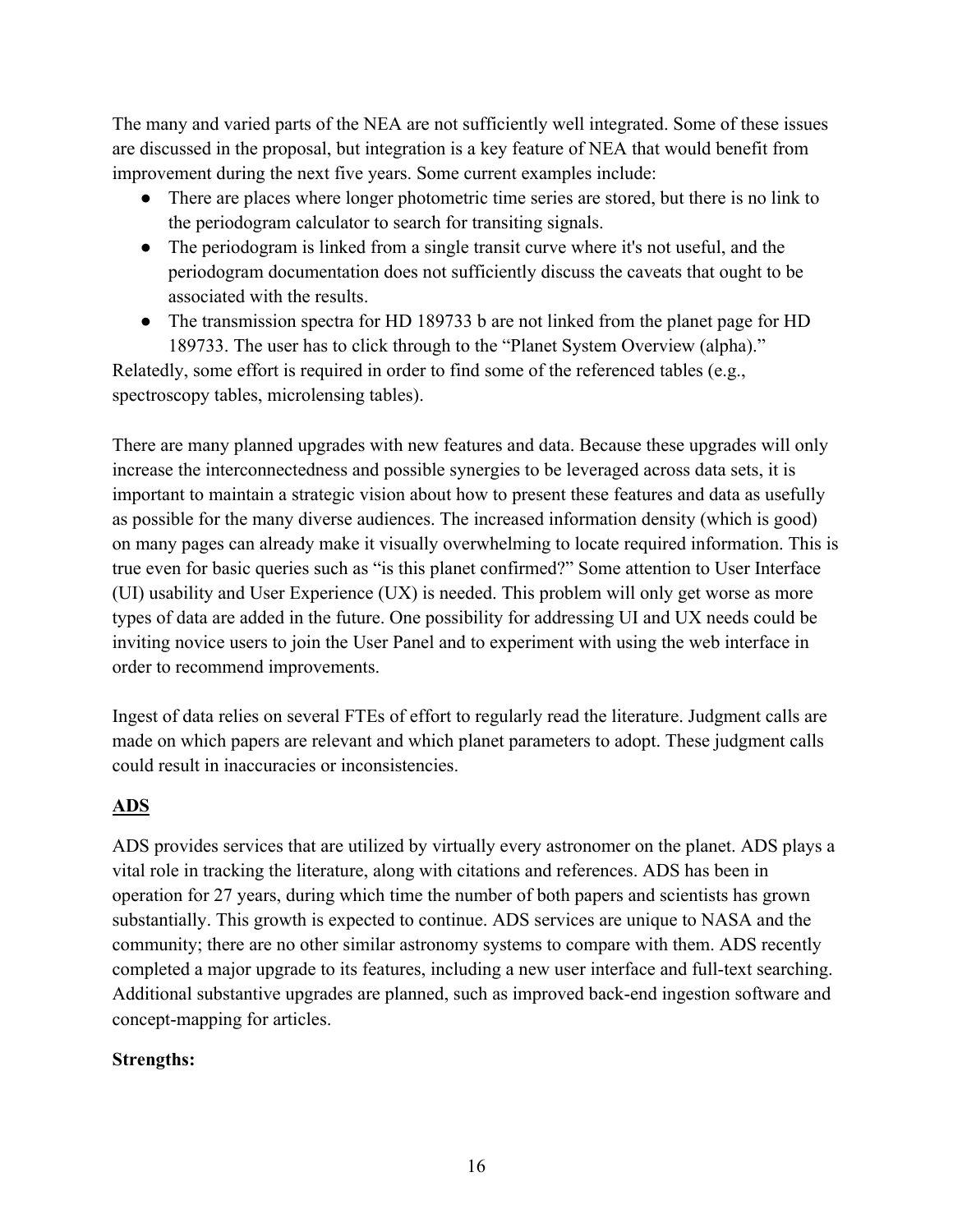ADS is an indispensable tool for astronomers to find references in the literature, whether searching by direct citations or searching to discover relevant papers. Moreover, the increasing integration with other archives and services (e.g., NED, NEA, Set of Identifications, Measurements, Bibliography for Astronomical Data [SIMBAD], Open Researcher and Contributor ID [ORCID], Digital Object Identifier [DOI]) facilitated by ADS' recentlydeveloped API provides additional ways to serve data to various astronomical communities.

ADS is unique in science in the completeness of the scholarly data that it provides; this provides advantages to astronomy that do not exist in most other fields. ADS supports advances in scholarly communication including indexing, citations, publishing, search, and scientific analysis. Compared to other services, ADS is strikingly advanced in its features, its low cost per article, low cost per users served, and its vision for the future. ADS' filters (e.g., object names and all their synonyms), cross-references, citations, links to both the main article and arXiv versions, DOIs, and reference export (just to name a few) are unique. ADS also has advantages based on the disciplinary knowledge and expertise of its curators, unlike Google Scholar and more general (and more automated) alternatives. This expertise makes ADS more responsive to the ongoing needs and specific requests of its user community. ADS is the most relied-upon source of citations to astronomy literature for working astronomers, compared to Google Scholar or similar commercial services. ADS is therefore extremely valuable for scientific research. In contrast, usage of Google Scholar for astronomy results seems to be dominated by the general public and students.

Datasets are largely ingested by pulling in publications from the various journals tracked by ADS. Coverage is carefully maintained for core "astrophysics" topics, and less so for adjacent fields such as planetary science, geophysics, optics, and high-energy physics. What constitutes the "core" of astronomy has increased considerably in the past decade. For example, ADS broadened exoplanet-related content in response to user feedback.

Completed and planned modernization efforts offer many new options for accessing the existing data, as well as providing new connections and ways of discovering data. A major overhaul of the legacy (Classic) system was successfully completed, making ADS a much more powerful and modernized tool. The new set of search terms allows for highly sophisticated searches of the data. The ADS intends to keep up with the changing complexity of astronomical publications both by linking to other data archives and by archiving a variety of "non-traditional digital objects, each of which represents particular aspects of the research being done, such as proposals, presentations, software or data products."

The team understands the challenges that ADS will face in the future with respect to the increasing number of papers and other products, and new ways to use them more fully. The discussion of new technologies to implement in planning for the future (i.e., concept-based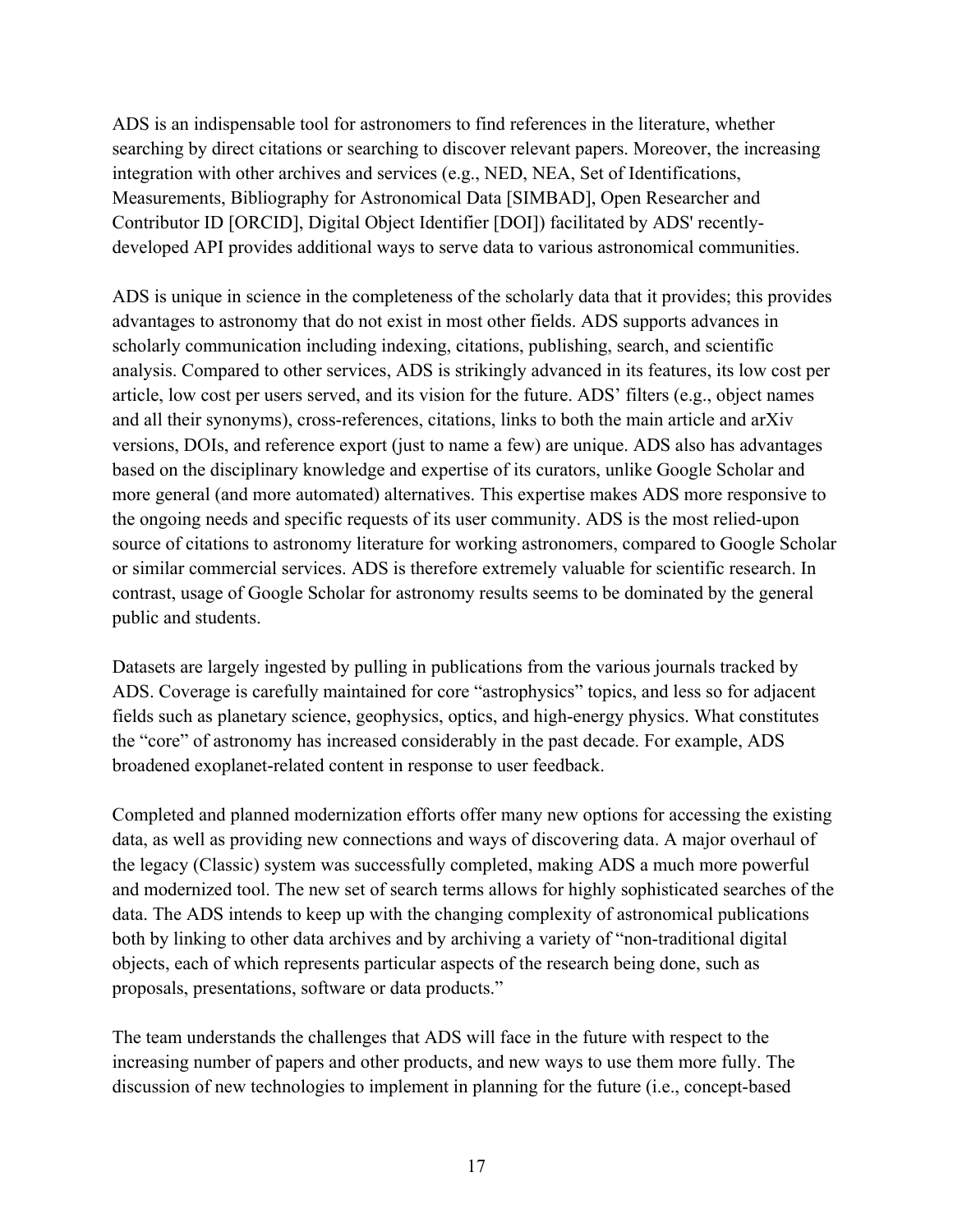indexing, natural language processing, and cloud services) shows that ADS is properly exploring future trends and tasks that will be required to execute its core mission going forward. The planned concept-searching project sounds very useful for improving discovery of relevant material, as does natural language processing for searches. The team identifies important plans for collaborative development of software and notebooks, and for general work to support the external developer community. The software and overall architecture work ADS has done and plans to do is sound.

The use of ADS as a dataset in itself for research on the process of science (i.e., searching for connections between authors and concepts) including data visualization tools is a highly worthy ancillary goal.

Existing outreach is varied through presence at conferences, tutorials on YouTube, social media (i.e., Twitter, Facebook), and online support forums. The ADS Users Group meets annually and writes a summary report. This group has been providing useful guidance on features and directions for new development.

Moving to an agile workspace where no single person is key to the success of any ADS component is admirable and should be the standard for all archives, particularly in light of difficulties filling some positions and with turnover in a hot job market. The ADS also provided a description of processes for including user feedback into its sprints. This practice is an excellent way of ensuring that new development meets or exceeds user expectation.

The over-guide activities are strong. These activities include metadata enrichment and textmining efforts. Activities also include front-end refactoring in order to improve the design of the user interface, as well as developing new functionality to support search, personalizations, and notifications.

#### **Weaknesses:**

The panel is concerned about the difficulty of finding personnel, particularly the UI designer and UX specialist. Given the tight job market and salaries being substantially lower than industry (based on a salary scale set by Smithsonian requirements), a serious effort is required to attract additional personnel. Advertising such jobs more widely and finding ways to attract interest outside of normal astronomical recruitment pipelines are likely to be productive approaches. The panel appreciates that the team has evolved in its thinking about what sort of experience is required and how to advertise for candidates with such experience.

## **IRSA**

The IPAC's IRSA is the repository for the data from most of NASA's InfraRed (IR) and submillimeter (submm) missions, as well as several important non-NASA datasets in that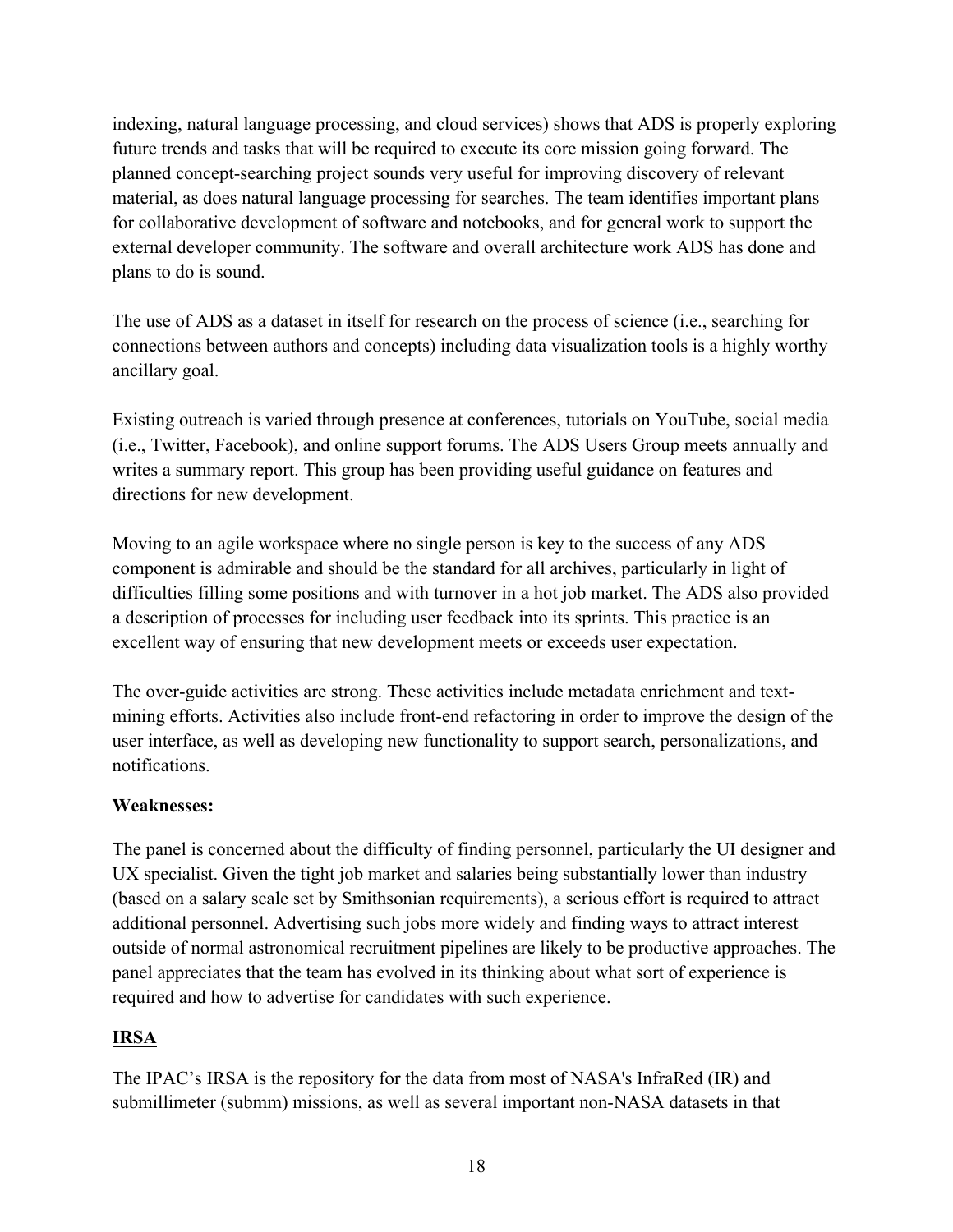wavelength regime. The missions that IRSA supports generate both data-intensive, all-sky surveys (e.g., Two Micron All Sky Survey [2MASS], Wide-field Infrared Survey Explorer [WISE], Near-Earth Object Wide-Field Infrared Survey Explorer [NEOWISE], Infrared Astronomical Satellite [IRAS], Akari, Planck) and more focused, user-directed projects (e.g., Spitzer, Herschel, Stratospheric Observatory For Infrared Astronomy [SOFIA], InfraRed Telescope Facility [IRTF]). Current active missions include SOFIA and IRTF, while upcoming missions such as Spectro-Photometer for the History of the Universe, Epoch of Reionization, and Ices Explorer (SPHEREx), Euclid, and Near-Earth Object (NEO) Surveyor will be generating data in the near future.

The core mission of IRSA is curating the data from these missions and providing the means to the science community to easily discover and access the large datasets it manages. IRSA needs to manage large archives (currently about 3 PB of imaging data and over 200 billion rows of catalogs), as well as ingest substantial new datasets from ongoing and upcoming missions. In support of these goals, IRSA has contributed to the development of current science data management practices. IRSA has created a variety of data discovery and visualization tools as well as advanced data products that go beyond basic data access. This strong initiative produces overwhelmingly positive results that serve the needs of the science community. IRSA is accomplished at carrying out its core functions. The publication rates for the missions IRSA hosts provide evidence of this excellence.

#### **Strengths:**

IRSA's performance of its core functions of data curation, data discovery, and data access is extremely strong. IRSA provides the community with vital access to NASA data and complementary non-NASA missions, as well as numerous tools to support scientific use of its data collections and services. IRSA hosts data collections from numerous past and current missions. IRSA hosts 3 PB of imaging data as well as very large databases. IRSA will be ingesting large datasets from upcoming NASA and non-NASA missions that will expand its holdings. IRSA has excellent science and technical teams to guide the development, operations, and planning for the data center.

A number of web-based tools are available for browsing and searching for data (e.g., data discovery, image viewers, catalog search tools, time series tool, etc.). The Firefly web interface recently developed at IPAC has become a useful archive interface that is now in use at all three archives hosted by IPAC (i.e., IRSA, NED, and NEA). The shared expertise between the three archives reduces redundancy and improves lessons learned. APIs are also available as alternative means for accessing the data holdings. Despite the large size of the databases, information is readily accessible for researchers. Consequently, the information is heavily used.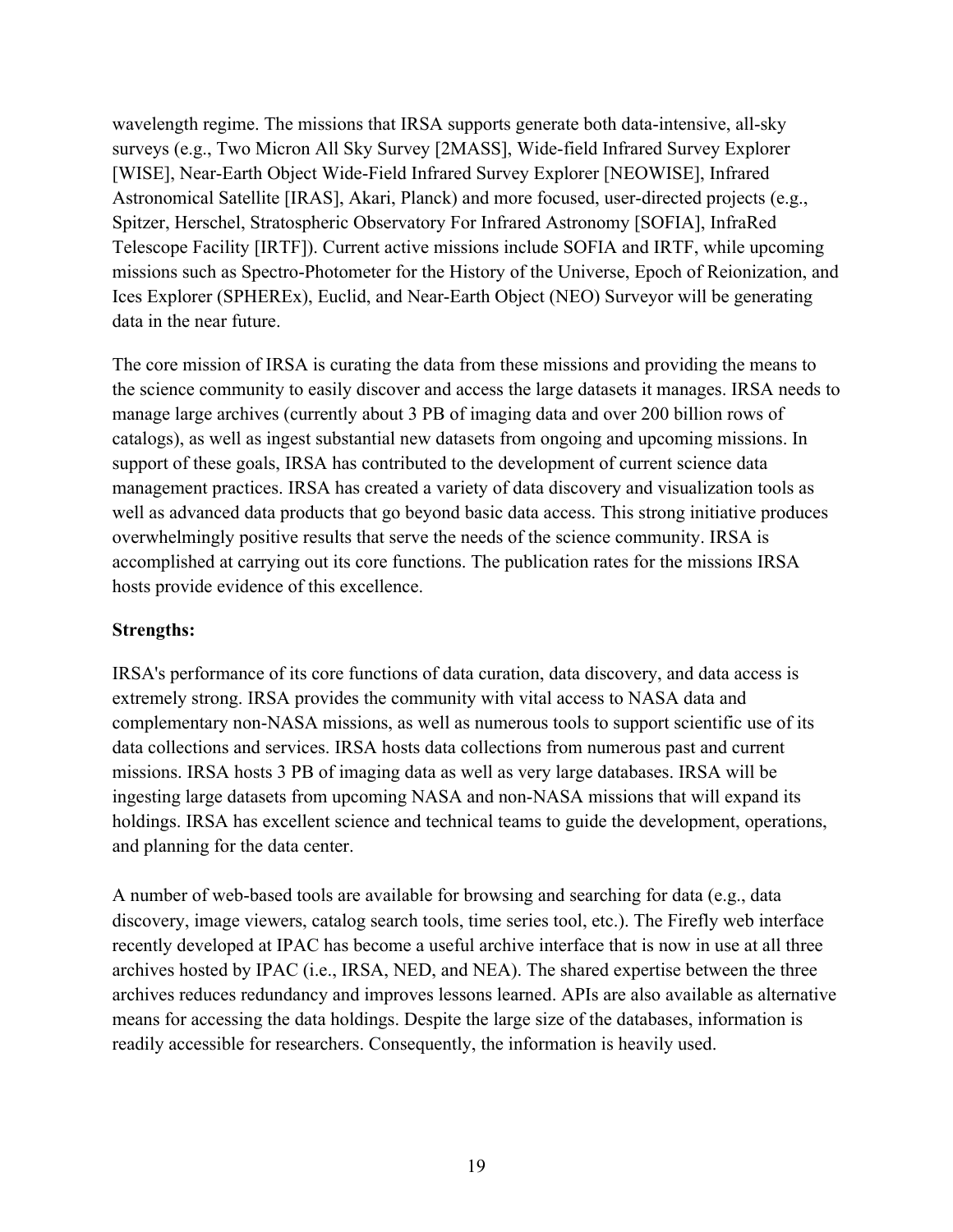Publication and usage metrics are the principal indicators of success, and are both very good for IRSA. Refereed publications based on IRSA data reached 1800 in 2019. This number is likely an underestimate since not all papers acknowledge data sources, and because some papers probably acknowledge mirror sites rather than IRSA itself. More than half of NASA's ADAP grants use an IRSA dataset. Since ADAP is one of the primary avenues for using NASA data beyond the original mission(s), this is a vital resource for getting the most return on investment for NASA funds and taxpayer dollars.

IRSA regularly ingests a healthy variety of new datasets and makes these datasets available to the astronomical community. These new datasets come from both ongoing and upcoming NASA missions (e.g., the SOFIA instrument suite, the SPHEREx data cubes, the mosaic and coronagraphic image data from the WFIRST, as well as data from the European Space Agency [ESA]-led Euclid mission). These data sources also include highly relevant, complementary, ground-based and non-NASA projects such as the Zwicky Transient Facility (ZTF) or Gaia. IRSA ingests contributed datasets and software resulting from ADAP programs. IRSA will also host simulated images for use with cosmology survey missions such as Euclid, WFIRST, and LSST, although the latter survey data will be hosted on NED. There seems to be a clear path overall to increasing the value of the archive collections with new data and analysis software.

IRSA has an active presence at American Astronomical Society (AAS) meetings in order to engage the community. The help desk is responsive to queries and suggestions, fielding about 220 questions annually. IRSA maintains a knowledge base as well as mission-specific and database-specific documentation. Examples of activities at AAS meetings include workshops on how to use Python to access archives. Nearly 100 video tutorials are available online, representing a unique and impressive outreach effort among the NASA astrophysics data archives. The IRSA User Panel meets regularly (roughly every six months). A User Survey is conducted "every few years," and the reports are available on the IRSA website.

IRSA employs standard data management techniques for its core functions, similar to those used in the other data centers. IRSA supplements these techniques with interesting, specialized tools for data discovery and visualization of cross-mission datasets. The techniques and processes seem very good overall. Cloud services are being considered for data archiving and computing services for data analysis. A new approach such as this is necessary, since IRSA is outgrowing its current relational database (Oracle) and will soon need another solution. Cloud services could support new "big data" science, which should be enabled by the increasingly large datasets becoming available.

IRSA's first over-guide request is to support closeout activities for two missions, Spitzer and WISE/NEOWISE. Since both of these missions ran longer than anticipated as of the time of the last review, previous closeout funding was needed for operations. The requested augmentation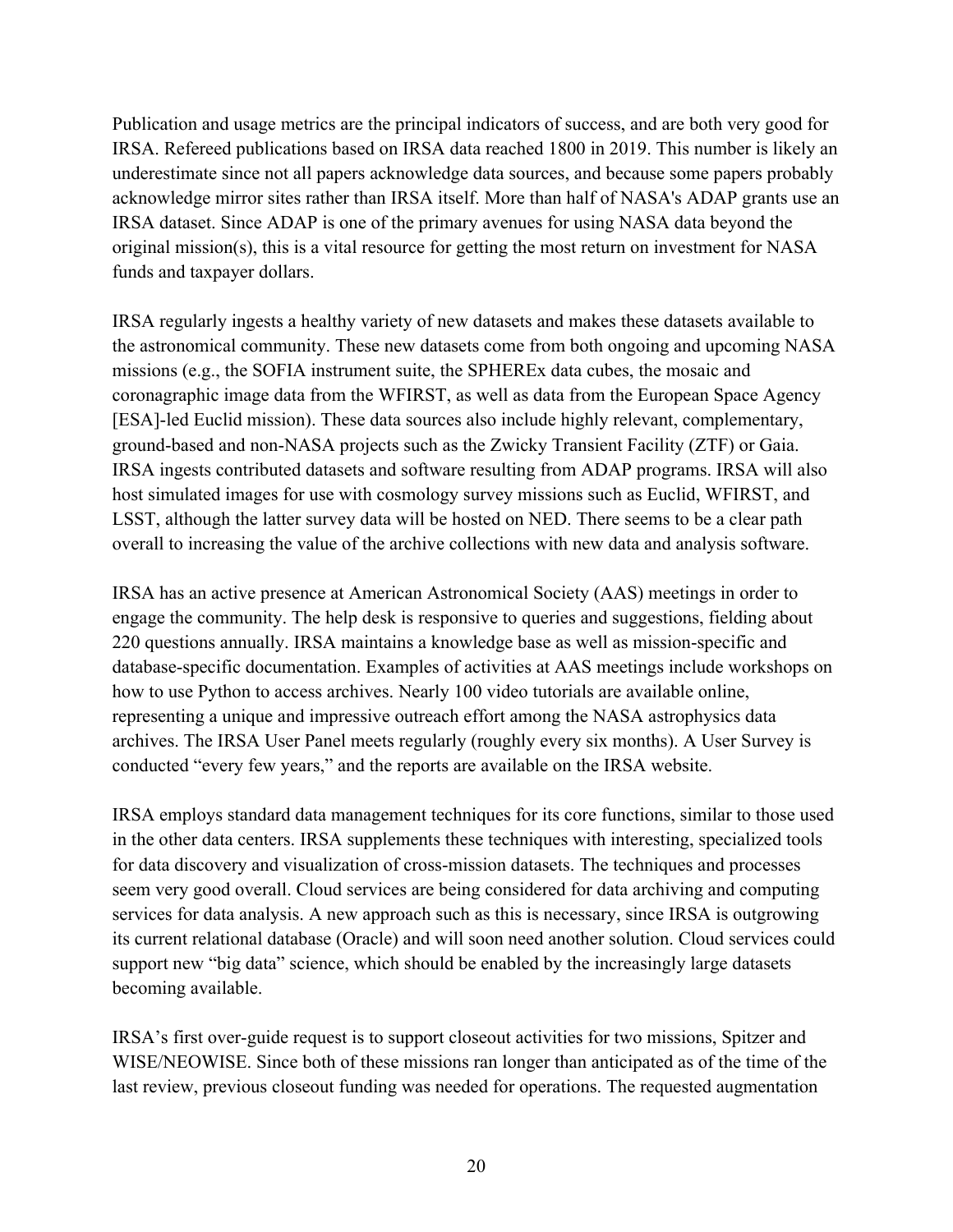would modernize the somewhat outdated software those datasets use, and would ensure that the data continue to be accessible as new toolkits are developed. An augmentation to fund the utility and maintainability of data access for these missions is entirely reasonable, based upon the proposal's statement that the level of in-guide allocation is fully utilized for transfer of all data and documentation from the two missions to IRSA and for continued operation of existing archive services.

#### **Weaknesses:**

The transition from Interactive Data Language (IDL) to Python necessitates some caution. While much of the community is moving toward Python, other languages may provide unique capabilities (e.g., such as the advanced statistical modules in R) that may be worth incorporating into the data analysis toolset. Other packages or languages that have not yet become trendy may also provide valuable capabilities. As an open-source environment, Python is intrinsically less stable than previous analysis tools have been. Python's flexibility and the diverse incarnations of its packages are part of its strength and appeal, but these attributes mean that user support for the new tools that are developed by IRSA for use by the community may need significantly more support than the new tools that are in older languages for the next several years.

The proposal provided insufficient detail on the data management practices and how state-of-theart these practices are. There was also limited discussion on plans for improvements, such as database performance or basic computing infrastructure. The proposal mentioned that better data management solutions are needed (e.g., outgrowing Oracle). The proposal and IRSA team did not provide an adequate description of how this would be accomplished, even in light of the additional response to the panel query.

The second over-guide request is for development of a science platform. Panel concerns about that overall issue are discussed above.

## **NED**

NED supports NASA astrophysics by collecting panchromatic extragalactic quantities derived from NASA astrophysics missions, space-based and ground-based photometric and redshift surveys, and the literature. NED then standardizes those measurements to a common framework. Accurate cross-identification of objects is one critical task performed by NED through its Name Resolver server, which is also extensively used by the other NASA mission archives and global astronomical services. The proposed work will preserve and enhance this service by upgrading to cloud services and enabling state-of-the-art pattern-recognition capabilities for mining published text. This upgrade will help automate the currently manually-intensive task of identifying publications with NED-relevant data. Planned machine-learning algorithms using the IRSA science platform and applied to large datasets will enable the identification of new classifications of astrophysical objects for study. The team continues to develop APIs for increased user access.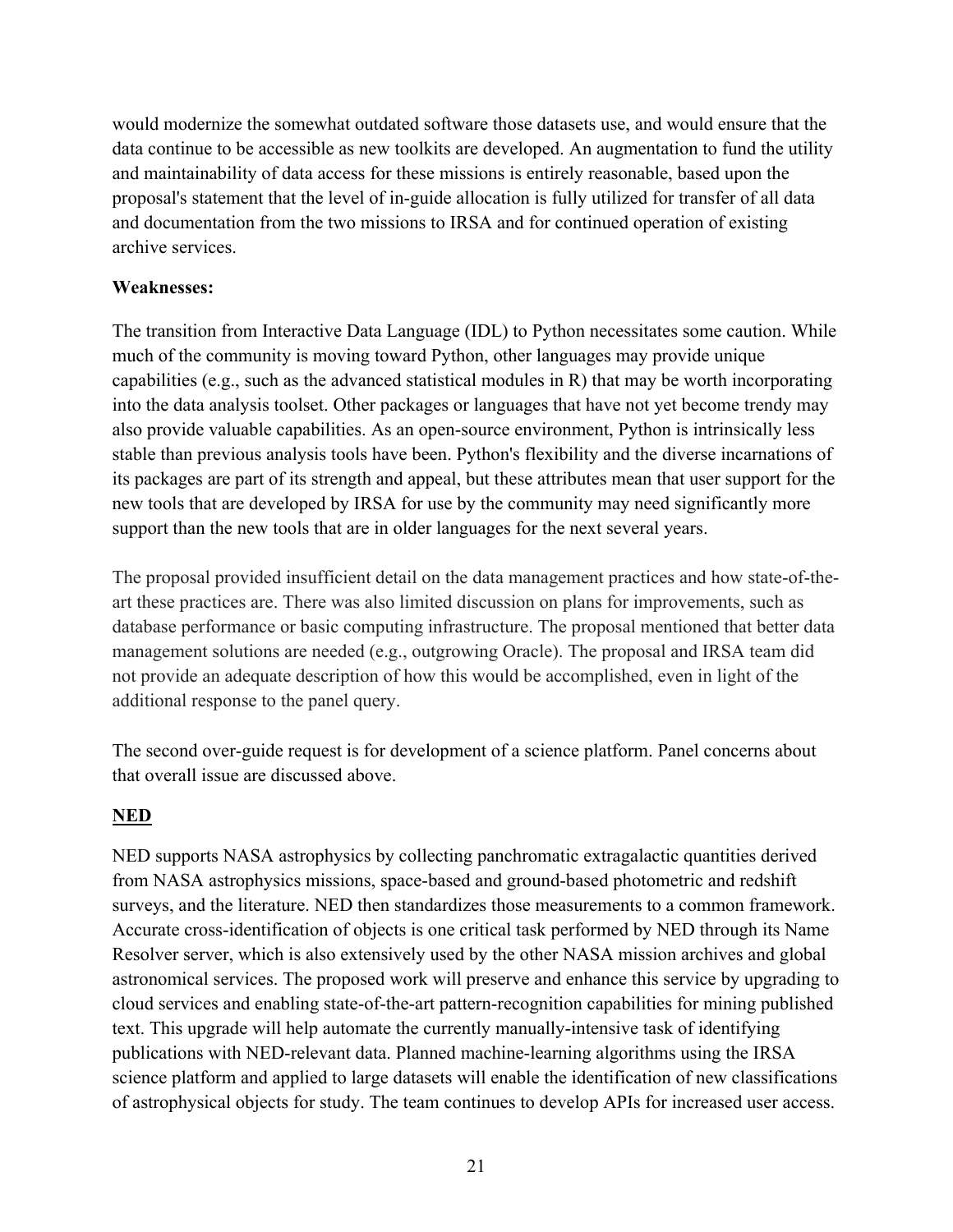#### **Strengths:**

NED continues to provide an irreplaceable service that the extragalactic community relies upon, serving as a "one-stop shop" for connecting measurements across NASA's mission archives and for providing standardized panchromatic galaxy parameters. This service enhances, for example, community utilization of NASA observatory facilities and the construction of meaningful samples for conducting specific studies. Without NED, the community would be spending substantially more time consolidating such information and would likely be doing so without the same level of "completeness." Such a lack of NED's service would probably result in substantial loss of science. The proposed activities will continue providing this valuable service to the community.

NED supports NASA astrophysics by providing a Name Resolver server that is heavily used by the other NASA mission archives and global astronomical services.

NED proposes a probabilistic-based alternative to single-best-match reporting of objects in multi-survey cross-matching, which informs the user of the reliability of the match. This information increases the robustness of any sample-selection process or comparisons using NED-based data. Cross-matching methods are challenged by the proliferation of multiinstrument and multi-band surveys having different sensitivities and resolutions, particularly with the new generation of sensitive telescopes where galaxy blending is common. Various statistical approaches to this blending problem have been suggested without a clear best choice. NED staff are aware of the issue, and propose to provide matching probabilities to multiple counterparts where appropriate. This more informative approach is an essential improvement to a single-best-match procedure.

An inherent characteristic of NED is that it continuously extracts datasets from the literature and datasets as they are published, synthesizing and ingesting them into the archive. In addition to maintaining this capability, NED proposes to include future data from JWST, Euclid, and SPHEREx. These inclusions will continue the relevancy of the NED archive to current research.

While the technology is still in its infancy and has not been tested on the whole archive, NED's consideration of machine-learning techniques to automate the identification of publications with NED-relevant data could be a critical factor in NED's ability to ingest increasing amounts of data as the literature grows. These techniques could also serve as an effective mitigation for the risks inherent to continued reliance upon manually performing this task.

An Ambassador program was established to help foster community engagement for major research collaborations and for training of students. The program encourages the following of best practices when publishing data, such that those data are readily ingested by NED. This program was a recommendation of the NED Users Group.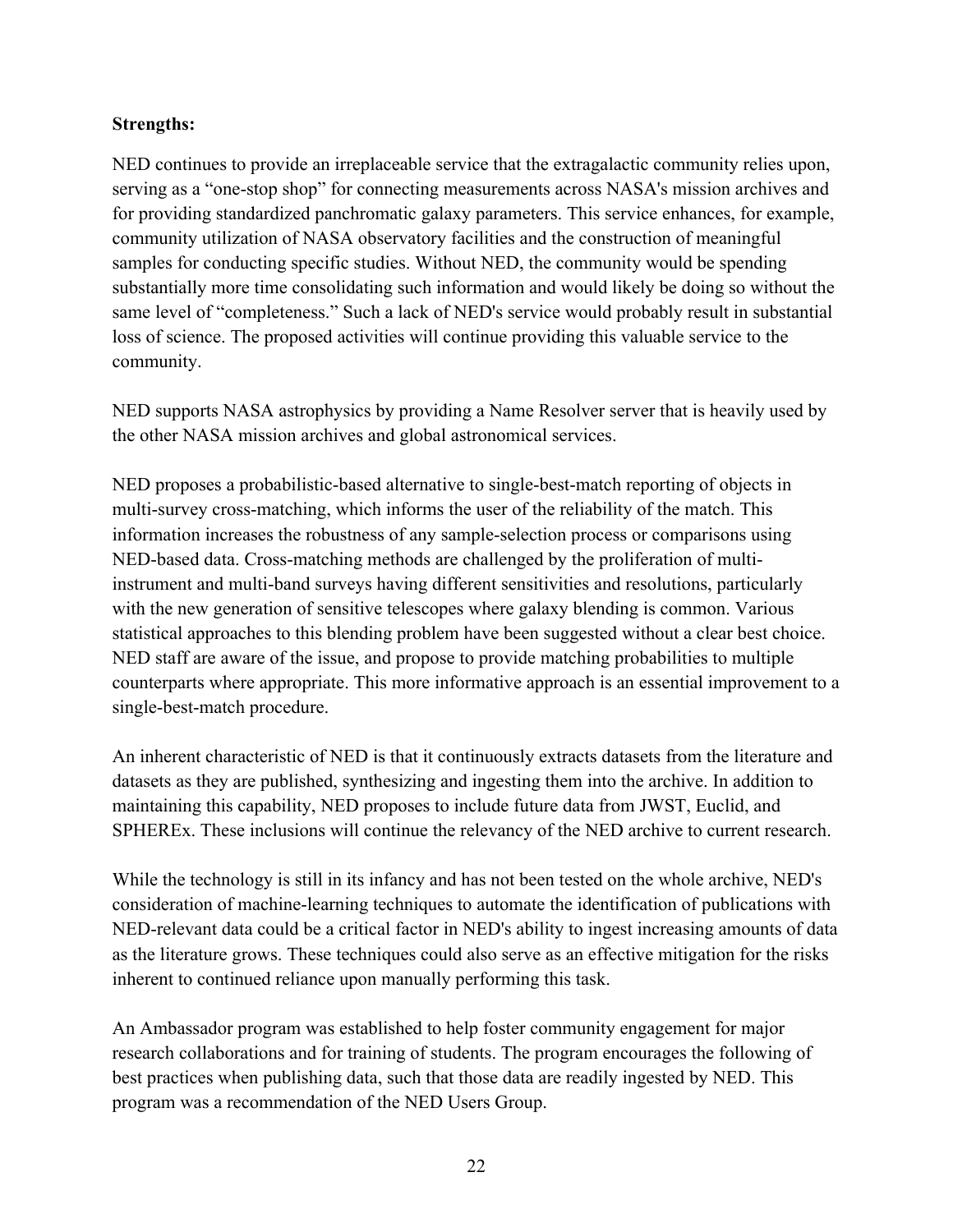The Level 5 Knowledgebase materials are substantially utilized as astronomy course materials at universities, in outreach programs such as the NASA/IPAC Teacher Archive Research Program, and by citizen science programs such as Galaxy Zoo. This use expands awareness of NASA missions and supports science outreach.

The archive management has demonstrated forward-looking planning in order to keep the archive relevant as the era of Big Data rapidly evolves. Although in their infancy, "pilot studies" initiated by the NED team to test viability and scalability include cloud-based computing environments and a probabilistic algorithm (i.e., Match Expert, or MatchEx). This algorithm substantially increases cross-matching and data synthesis by using a local background source density in parameter space to estimate the likelihood for a match, minimize the false-positive match rate, and then estimate match completeness. These approaches have made possible the ingestion of extremely large datasets such as the Spitzer Source List (42 million entries), Two Micron All Sky Survey (2MASS) Point Source Catalog (471 million entries), and the ALL Wide-field Infrared Survey Explorer (ALLWISE) Source Catalog (747 million entries). Such ingestion is a feat that would be much more challenging without inclusion of these new computational methodologies.

The proposed over-guide includes the ingestion of some large space-based and ground-based datasets and surveys covering a wide wavelength range (e.g., Sloan Digital Sky Survey [SDSS] IV, Dark Energy Survey, Evolutionary Map of the Universe, Gaia, Dark Energy Spectroscopic Instrument, the Legacy Survey of Space and Time). These added datasets would significantly enhance the NED science provisions. The new additions would be synergistic with existing NED databases in several cases, providing new parameters that were not previously available for the community.

#### **Weaknesses:**

The time-intensive, manual process currently used to collect data from the community and ensure format compatibility for ingestion into the archive is unsustainable. The current process sometimes involves one-on-one interaction with individual authors in order to ensure that they provide their data tables in a compliant machine-readable format. This inefficient approach will become untenable as the literature grows. Close consultation with ADS (and perhaps Centre de Données astronomiques de Strasbourg [CDS]) staff on automated procedures for identification and ingestion of the extragalactic literature is a promising alternative approach. The current extremely high standards of completeness would need to be reduced to a more feasible level for greatly expanded information flow in a constraint of roughly constant resources.

The proposed over-guide includes an expansion of the number of journals routinely data-mined. This expansion within NED appears to represent duplicative effort; while machine learning (or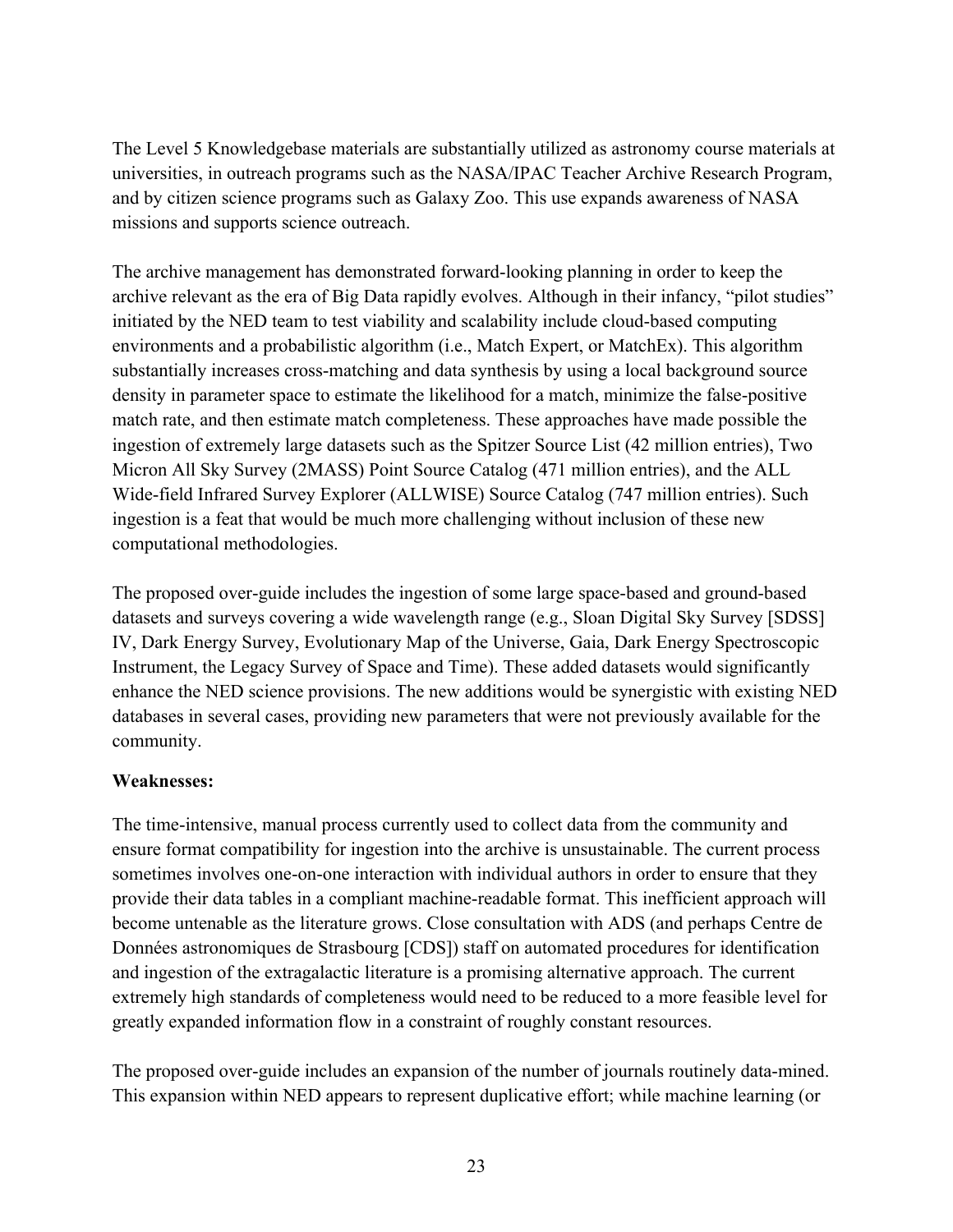even searching for extragalactic keywords) could assist NED with ingestion of data sets within those papers, ADS is developing potentially relevant machine-learning techniques.

The proposal to extend NED capabilities to serve time-domain astronomy carries the risk of being infeasible to the extent that it is intended to provide standardized or derived data products from federated datasets. This is of concern given the various factors that can complicate the interpretation of a light curve "harvested" from a paper. These factors include incompatible spectral bands, different durations versus instantaneous observations, complicated error structures (e.g., systemic, Gaussian, Poissonian), spurious or instrumental outliers, reliability flags, upper limits with different definitions, incorrect matching due to crowding, etc.

The over-guide requested would increase the staff over the current  $\sim$ 12 FTEs by 50% (adding 5 to 6 FTEs) in Fiscal Years 2022-2023. The NED proposal did not describe sufficiently detailed plans for the out-years that justify increasing the staff by this amount.

Part of the over-guide request is for development of a science platform. Panel concerns about that overall issue are discussed above.

## **NAVO**

The NAVO project is a joint project of the major NASA astrophysics archives HEASARC at Goddard Space Flight Center (GSFC), MAST at the Space Telescope Science Institute (STScI), and IRSA and NED at IPAC. The NAVO project works with the IVOA to develop the interfaces necessary to support machine-based access to NASA's rich collection of archived data, then works with the NASA archives to deliver these interfaces and tools that implement them. These VO interfaces are compliant with the IVOA data access protocols and have become the most common way that the global astronomy community accesses data in the NASA archives. As such, the work of NAVO represents crucial infrastructure for the successful scientific exploitation of NASA's archival data.

NAVO plays a leading role within the IVOA in developing these standards. These standards underpin the infrastructure of astronomy world-wide, and are especially crucial for data-intensive projects such as Gaia, the Vera C. Rubin Observatory, and Euclid. NAVO supports these services by performing the following:

- Maintaining the query infrastructure developed by NAVO's predecessor, the Virtual Astronomical Observatory (VAO)
- Measuring and optimizing the performance of database services
- Developing standardized Python interfaces for community use
- Executing a program of professional outreach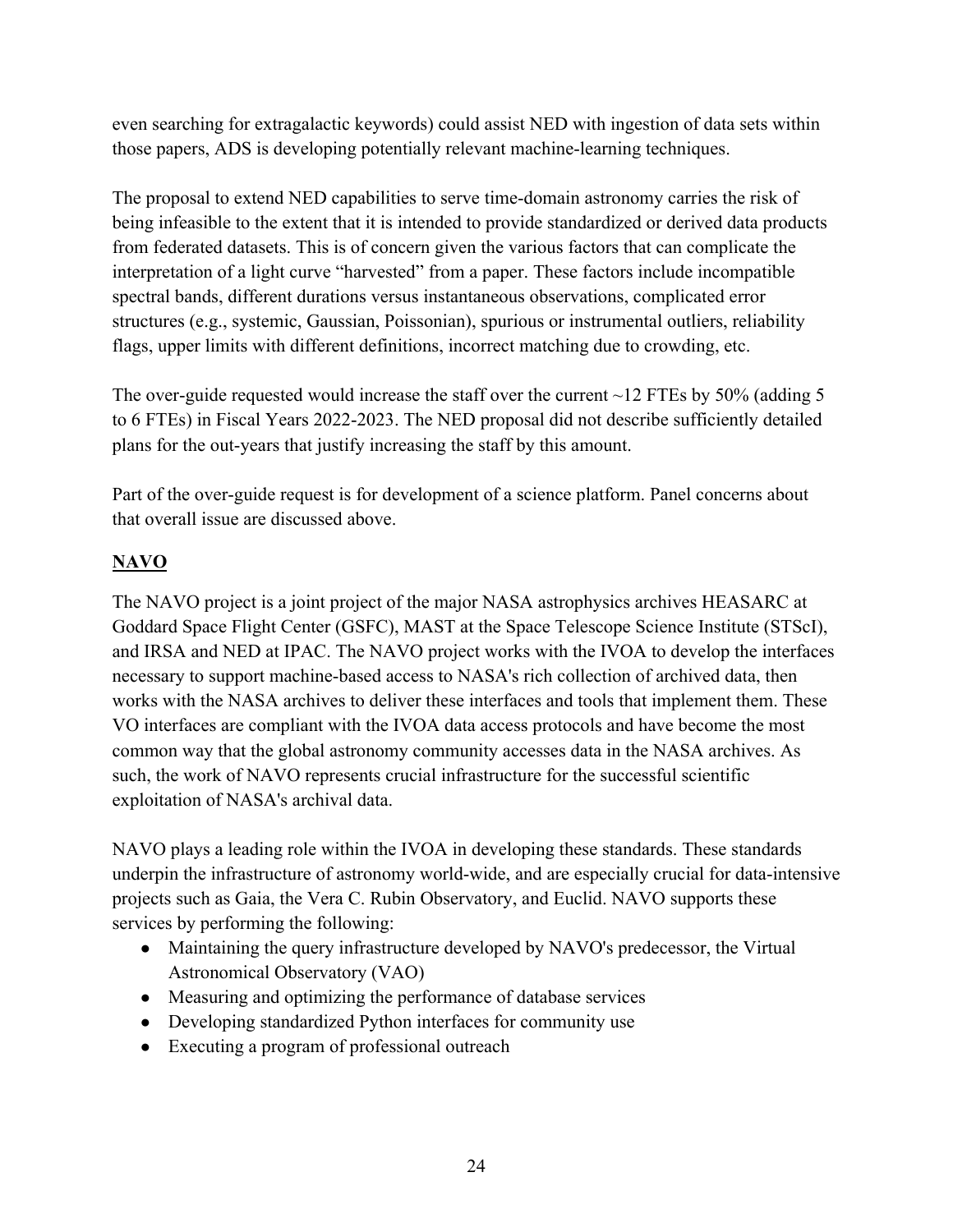Ensuring the discoverability, accessibility, and interoperability of NASA archival data is the driving principle behind the development of the VO tools and interfaces that the NAVO project maintains.

This underlying VO infrastructure and the role of the NAVO project will become increasingly important as the scientific use of archival data becomes more complex, more distributed, and more multi-wavelength. The NAVO project is developing new tools and capabilities to adapt to the changing data analysis needs of the community. NAVO will provide services with performance that will scale as datasets grow, as platforms evolve, and as usage patterns become more complex. These services include:

- Supporting and extending the implementation of a standard set of access protocols to NASA archival data
- Enabling science-based data discovery by establishing uniform metadata discovery of science holdings
- Understanding the need for new standards for efficient interoperation of major new science platforms where users can bring their analysis tools to the data
- Developing standardized Python libraries to access NASA data
- Providing outreach through workshops and its web site
- Continuing to lead within the IVOA to develop appropriate standards

The NAVO project can ensure that the needs of the NASA science community are reflected in these new platforms and ensure that the community benefits from the substantial opportunities and efficiencies the VO brings.

## **Strengths:**

NAVO's development and support of VO standards clearly is essential in allowing the archives to work together in delivering common APIs for data access. NAVO has successfully made great progress in implementing VO standards across the NASA data centers. NAVO's partnership with the archives is a major strength, as is the specific collaborative work done with the archives to prepare for new datasets.

NAVO has given the NASA data centers a leadership role in the IVOA, and thereby ensures IVOA developments remain responsive to the needs of the NASA science community. The implementation of IVOA standards is very positive for data accessibility, and this implementation contributes to global interoperability of NASA data. NAVO work with IVOA and leadership in IVOA has been generally successful. This effort includes the very strong presence that NASA data centers have at IVOA. This presence includes 10 people as Chairs or Vice-Chairs and five people on the Committee for Science Priorities. If those people could be funded at a higher level in order to make yet stronger contributions to IVOA, the ultimate benefit would be interoperability among NASA-supported and other key international archives.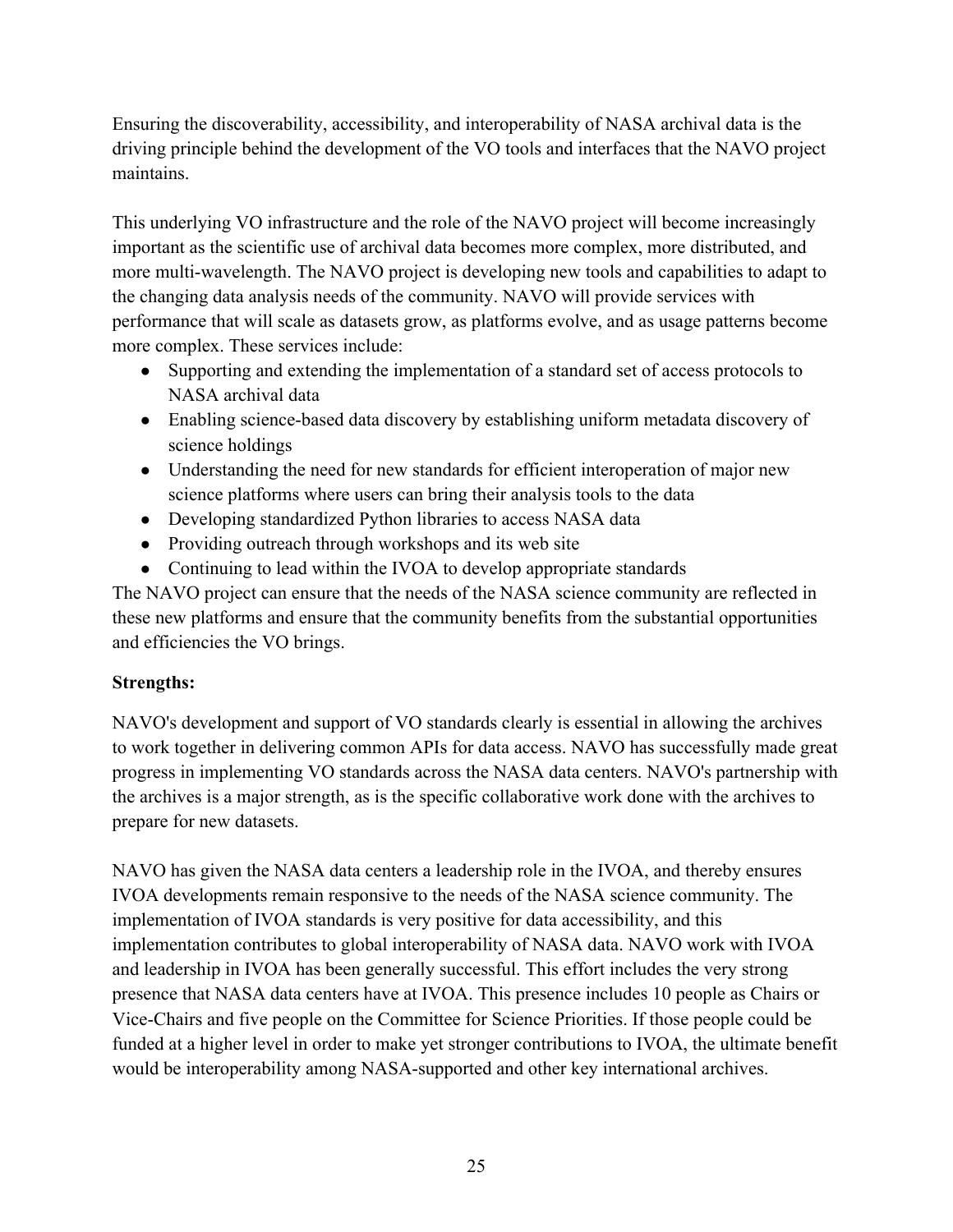The development of standard Python interfaces is an excellent way to deliver core NAVO functionality to a wide segment of potential users of NASA archive data. These libraries provide an effective means to demonstrate and deliver VO functionality to a wide cross-section of the community. The libraries enable software development that can ultimately be independent of the specific host of the data to be analyzed.

NAVO's implementation of standards enabling improved access to NASA archival data should directly enhance the rate and amount of science return from that data. Adding uniform services for new missions as they become available is an important core function of the NAVO project that directly increases the science returned from NASA archives.

The registry service, related metadata, and the CAOM and Unified Content Descriptors (UCD) work are strongly needed in order to support the ongoing functionality of NAVO. The distribution of effort across the core VO operational functions (e.g., registry, mission interfaces, metadata frameworks) is both essential and appropriately prioritized. NAVO operates a United States-based full VO registry service housed at MAST, which has been successfully operating and providing data to all NASA archives. This service appears to have a solid infrastructure framework that is supported by MAST. NAVO has several plans for improving data systems for the next five years. The team mentioned a lot of cross-archive metadata cleanup work for the next few years, which is an important effort not to be undervalued.

The outreach activities that NAVO has performed, and those that are planned, are a good means of interacting with large parts of the current and future VO user community. These activities represent an excellent investment to increase the use of NAVO developments.

The review panel felt that the NAVO project is doing a good job overall in delivering crucial infrastructure for the NASA archives and maintaining a leadership role for the US in the VO community globally, all with fairly modest resources.

#### **Weaknesses:**

Despite the good progress being made by the NAVO project, the review panel notes several concerns. First and foremost, the panel finds that the overall mandate for NAVO to lead in the definition and implementation of VO-related interfaces and tools is not being realized to the extent necessary across the various archives. While collaboration and communication amongst the archives is clearly visible, the strength of NAVO to make real decisions about design and implementation that are then deployed across the archive centers is not clear. The various archive centers continue to develop their own interfaces and tools. Although these interfaces and tools are no doubt developed for well-motivated reasons, these efforts appear to duplicate NAVO efforts in some cases. More generally, NAVO appears to have a passive approach to working with the archives as opposed to taking a coordinating role. In the current approach, NAVO waits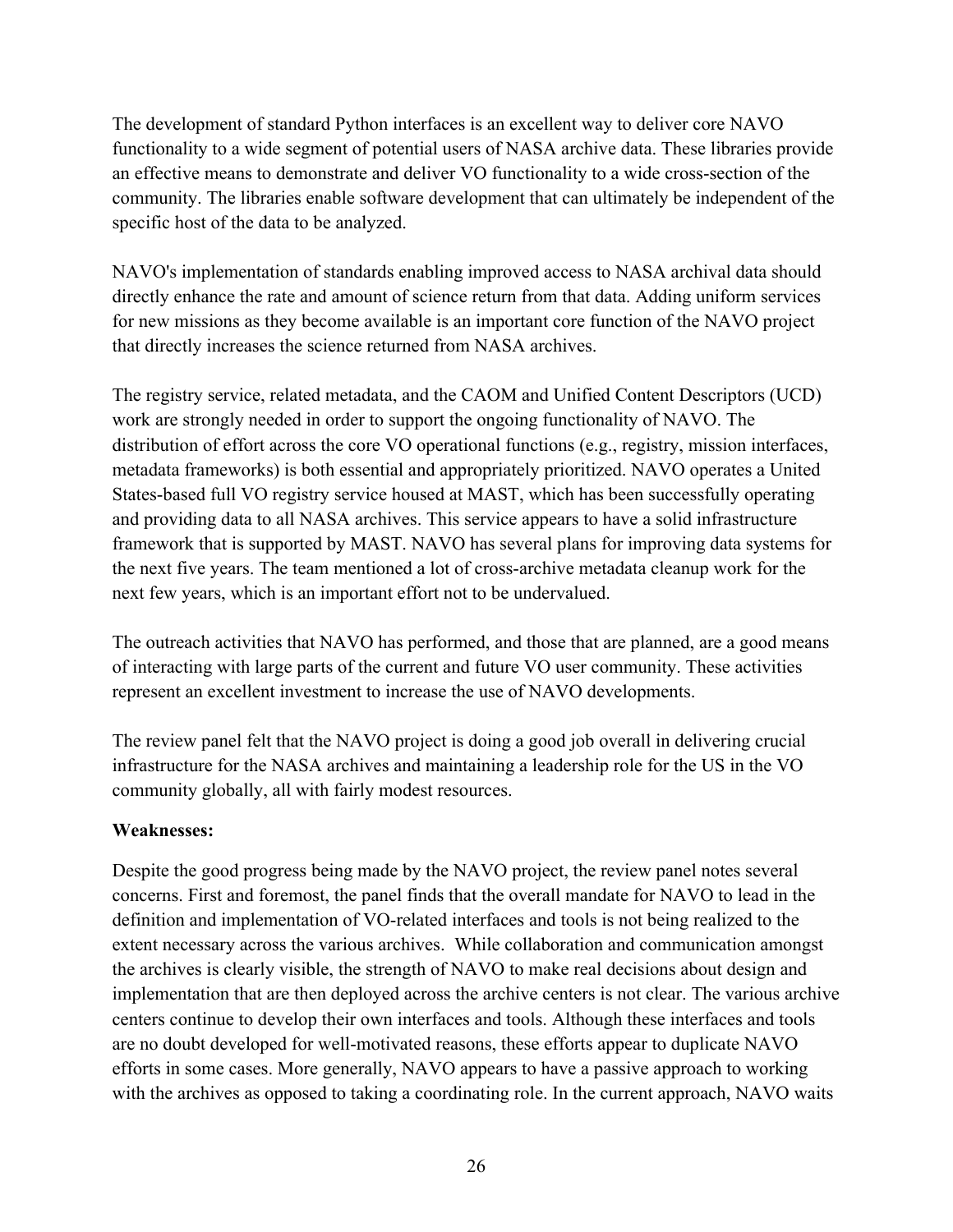for the individual archives to define the activities for which NAVO support is required. This approach invites the possibility of duplication and inefficiency. As a cross-cutting activity by definition and given NAVO's perspective on developments in the international community, a more effective outcome would be achieved if NAVO were to develop a future vision for the necessary tools and interfaces and then work with the various archives to implement that vision.

The development of Python-based VO tooling is one obvious area that could benefit from tighter coordination. Although this work is (or could potentially be) highly relevant for various software development efforts across the NASA archives, it was not obvious that these efforts are wellcoordinated. With the current mode of collaboration, the incorporation of VO functionality into new software elements developed at the various NASA archive centers seems to be uneven. Similarly, the existing IVOA standards are not implemented uniformly across the NASA data centers (e.g., DataLink is operational only at HEASARC). This non-uniformity seems to reflect a lack of coordination in addition to divergent priorities for implementation.

The review panel is concerned that the level of available resources could be adversely impacting the NAVO project in several areas. As a general statement, the NAVO effort consists of 7 FTEs spread over four participants (i.e., NED, IRSA, HEASARC, MAST), which are then divided into 18 Work Breakdown Structure (WBS) elements. This division therefore leaves only fractional people to support a variety of major efforts among the NASA archives. This distributed development model can be difficult to manage. Without a strong set of processes, this model leads to limited development in the NAVO systems and also makes the creation and execution of a coordinated strategy more difficult.

The NAVO project has defined the following core activities:

- Maintaining existing services
- Adding new missions and data collections
- Developing new software tools and interfaces
- Participating in the national and international VO collaboration
- Executing a public outreach and training effort

Although the review panel feels that the NAVO project is making progress in all of these areas, the level of available resources seems fairly minimal for these activities and allows only limited efforts for some of them. Additional resources would strengthen these activities and increase their impacts on the archives. Likewise, a stronger leadership role for NAVO in interface and tool development across the NASA archives would clearly require additional resources. The review panel believes such leadership would benefit the archives and their users.